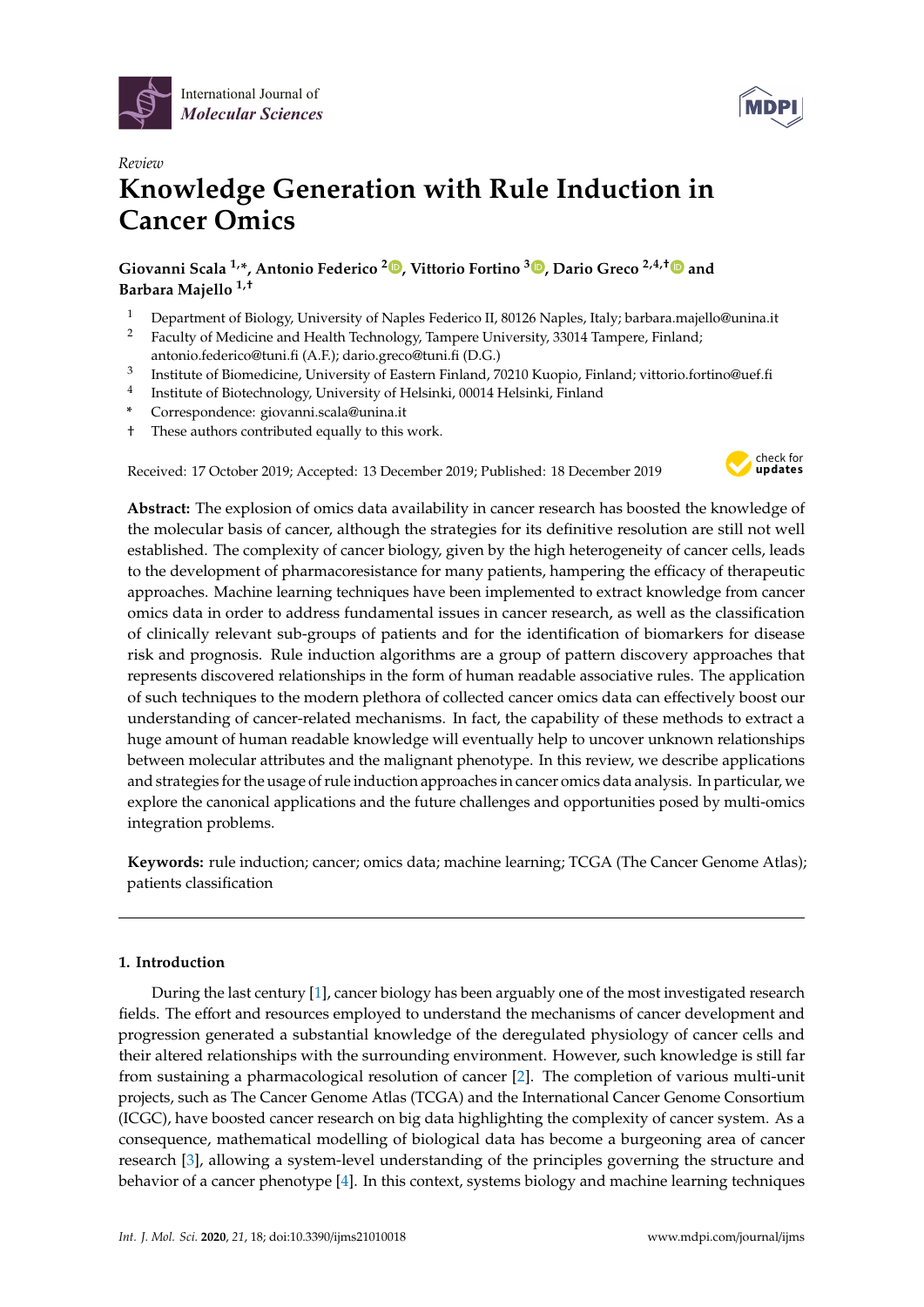currently represent the leading actors of system complexity breakdown and inference/prediction of the malignancy outcome. Independent component analysis (ICA), principal component analysis (PCA), and non-negative matrix factorization (NMF) are only some of the standard methods applied to the analysis of high-dimensional biological data [\[5\]](#page-10-4). The integration of multi-omics and/or multi-cancer layers is another crucial task in the interpretation of cancer data, especially regarding the characterization of drug sensitivity and the prognosis prediction of oncological patients [\[6\]](#page-10-5). Machine learning (ML) has been extensively used to address these challenges in cancer research [\[7,](#page-11-0)[8\]](#page-11-1).

ML focuses on the progressive improved performance of a computer algorithm for a specific task through its ability to "learn" by the data. A number of machine learning-based approaches have been developed in recent years that learn relationships (as functional associations between a set of features and one or more target variables) between the molecular profiles of cancer patients and clinical outcomes [\[9–](#page-11-2)[13\]](#page-11-3).

In particular, unsupervised methods have been implemented for the integrative analysis of multi-omics data, while supervised methods have been used for the classification of cancer patients into clinically relevant sub-groups and for the identification of biomarkers for disease risk and prognosis [\[14,](#page-11-4)[15\]](#page-11-5). Different techniques, such as logistic regression, naive Bayes, LinearSVC, Support Vector Machines (SVM), random forest and neural network, have been extensively used for cancer classification tasks. In particular, Deep Learning techniques, an evolved form of neural networks, have emerged as a powerful approach for addressing computational challenges in cancer medicine, which can both encode and model many kinds of complex data (e.g., different omics data types, electronic health records and images) both in supervised (e.g., biomarker identification) and unsupervised (e.g., molecular subtype detection) settings [\[16\]](#page-11-6). However, as datasets become larger and more complex over time, deep learning methods may begin to identify relationships or patterns in data that are more accurate but difficult to interpret. Furthermore, in translational medicine, it is important to consider the interpretability alongside the accuracy of the extracted models. For instance, it is well-known that samples in cancer genomic studies are often non-representative of the general population of interest, and that cases of disproportionality between the number of measured features and the number of observations may introduce nominally irrelevant features of the data (called 'leakage' in other fields [\[17\]](#page-11-7)). In these cases, the complexity of deep networks makes it difficult to determine when their predictions are likely to be based on such irrelevant features. In practical terms, when using ML methods, it is important to consider the extent to which biases may be learned by the model and whether or not a model is sufficiently interpretable to identify certain biases [\[18\]](#page-11-8). A class of ML methods which is not commonly applied to omics data and cancer medicine is rule induction. Rule induction is a ML technique used to extract classification rules -usually in the form IF (conditions) THEN (predicted class)- from data. Rule-based strategies can generally enhance the effectiveness and interpretability of classification models.

In this paper, we explore and describe the principal applications of rule induction techniques to cancer research. We discuss the past achievements along with the possible strategies to build and set-up rule induction systems capable of capture and represent reliable and clinically significant relationships between molecular and clinical features and cancer related classes.

#### **2. Challenges of Omics Data Analysis in Cancer Research**

The completion of the Human Genome Project [\[19\]](#page-11-9) boosted the development and technological advancements of large-scale experiments in order to characterize every aspect of the molecular mechanisms of the cell. These include gene expression, epigenetic modifications (including DNA methylation, histone modification and chromatin architecture), protein expression and quantification of metabolites [\[20\]](#page-11-10). With the advent of hybridization-based technologies first (such as the DNA microarrays) and the high-throughput sequencing (HTS) technologies later, the biomedical science community became able to globally characterize the molecular status of the cell in a few hours and at a relatively low cost [\[21\]](#page-11-11). As a consequence, an unprecedented insight was given to the etiology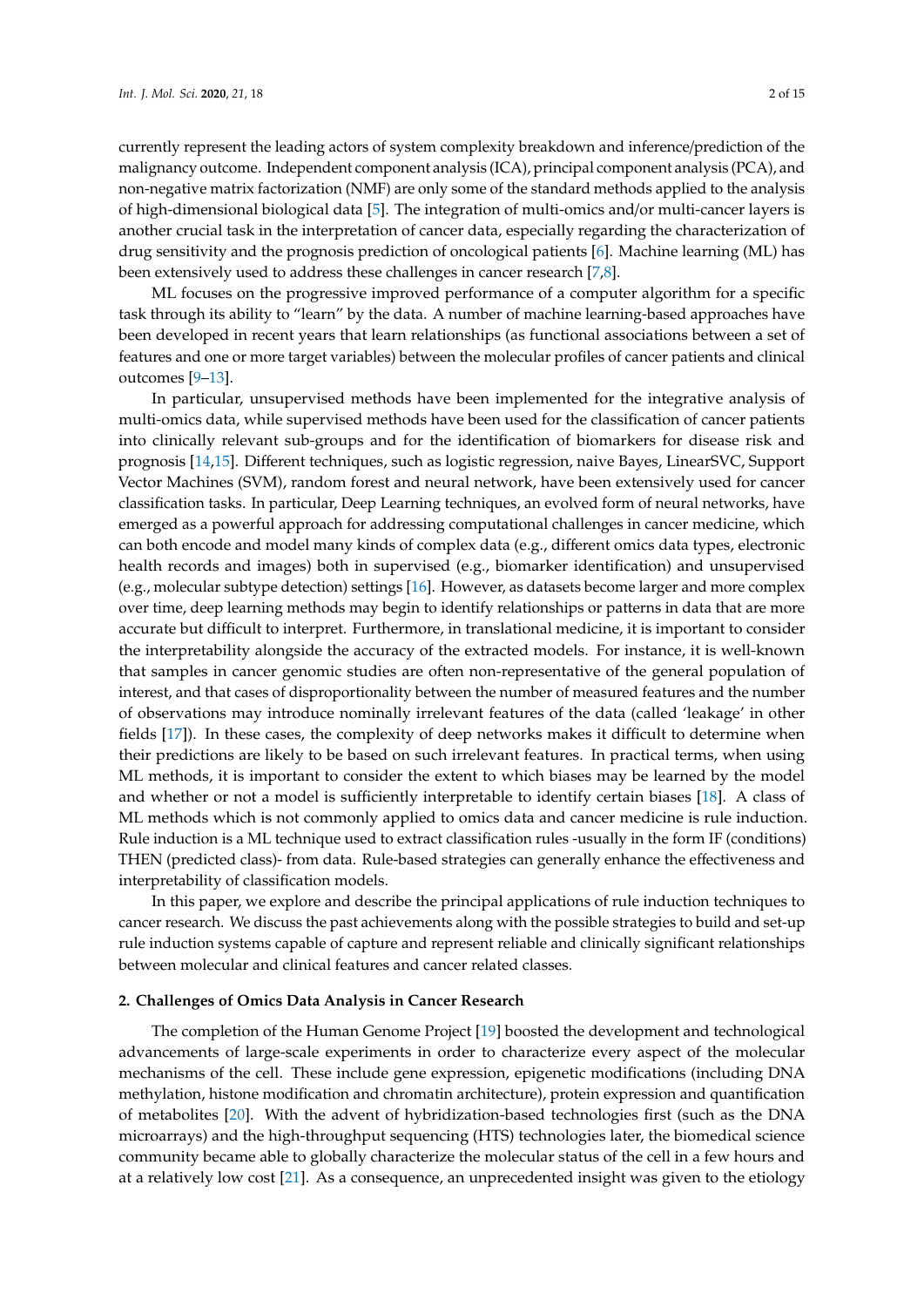and progression of a humongous number of human diseases, including cancer. On the other hand, an enormous amount of data has been produced, making sometimes difficult the analysis and the interpretability of the results. This is even more marked in cancer research, where a notable effort has been spent to understand the underlying molecular basis, as well as to identify molecular biomarkers not only responsible for the initiation and progression of the malignant transformation, but also for the impaired sensitivity of the patients to standard therapeutic strategies [\[22\]](#page-11-12). Although a plethora of computational methods have been developed so far, the research community is still far from disentangling the complexity of the malignant transformation with current methods of knowledge extraction from omics data. Apart from the intrinsic complexity of the underlying malignant process, the reasons of this issue are purely technical. First of all, omics data are typically high dimensional, being composed by a high number of measurements (from here on called features) and a relatively small number of samples (hereby called observations). Typically, the throughput size of current omics technologies ranges from thousands to hundreds of thousands of features and an order of hundreds of observations, given the elevated number of features currently accessible at a relatively cheap cost with current technologies. Specifically, the numbers can range from tens of thousands when considering gene expression quantification at isoform level, to hundreds of thousands, considering the most recent epigenomics datasets. On the other hand, until recently, the single studies were limited to tens of sequenced samples in the best cases. To date, the biggest studies have been performed by multi-institutional consortia as well as The Cancer Genome Atlas (TCGA) and the International Cancer Genome Consortium (ICGC). These studies comprise multi-omics experiments for tens to thousands of patients [\[23\]](#page-11-13). Although such studies are representative of the oncological patients' population, the relative dimensionality between the number of features and observations is still considerably unbalanced.

This is an intrinsic feature of omics data and confers to omics datasets a typical unbalanced shape toward the features dimension (Figure [1\)](#page-3-0). The main consequence of such unbalanced shape of omics data sets is the so called "curse of dimensionality". This latter is in turn related with the emergence of spurious associations between features and variables of interest where the increased dimensionality in the number of features and the relatively small sample size, make most ML methods vulnerable to overfitting, i.e., high accuracy on the training data but poor generalization on unseen test data. Altman and Krzywinski [\[24\]](#page-11-14) describe the effects of the curse of dimensionality in big data on many aspects of the data analysis. In particular, they discuss curse of dimensionality as it applies to data sparsity, multicollinearity, multiple testing and overfitting. Many dimension-reduction methods have been developed so far to deal with such problems such as variable selection and principal component analysis, which can help to reduce dimensionality [\[24\]](#page-11-14).

Omics data assays are typically constituted of many measurements of numerical (continuous) features. Ideally, one would like to build an omics dataset that is complete (no missing observations), error free (without measurement errors/biases) and consistent. Unfortunately, such assays are subject to measurement as well as to technical biases, especially when multiple experiments performed in different experimental settings.

This latter point particularly emerges when omics datasets are built as set of features collected from multiple studies. In this case, the values of the measurements of the same attribute can differ in representation, scale, and value [\[25\]](#page-11-15).

All of the above cited aspects of omics datasets make knowledge extraction a non-trivial task and many techniques have been developed to face each of the above cited problems. Despite the large amount of techniques devised to address this issue, the ultimate key factor for all of these methods to be effective is the availability of a sufficient number of samples. This is currently becoming a reality, especially in cancer omics, where the amount of produced data in several big scale projects [\[26](#page-11-16)[–29\]](#page-12-0) gives the possibility to generate appreciable sized datasets for the investigation of several molecular disorders using different molecular districts.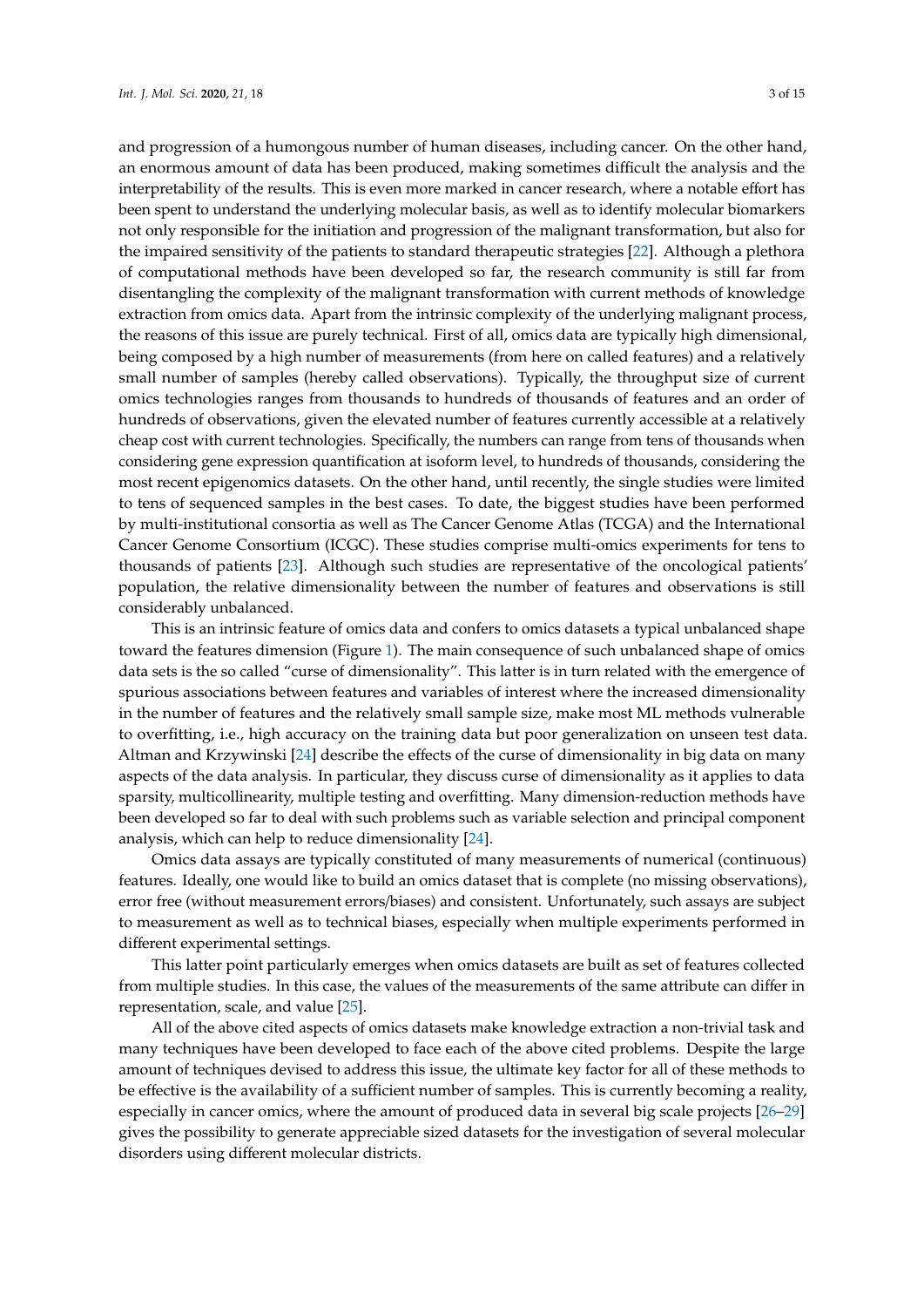<span id="page-3-0"></span>

**Figure 1. Figure 1. Typical shape of an omics data matrix to the matrix to the matrix to the matrix to the matrix to the matrix to the matrix to the matrix to the matrix to the matrix to the matrix to the matrix to th Figure 1.** Typical shape of an omics data matrix. Blue arrows link the column of the matrix to the different omics data type that are frequently found in a multi-omics experiment.

# different omics data type that are frequently found in a multi-omics experiment. **3. Rule Induction**

Rule induction algorithms consist of a group of pattern discovery techniques belonging to the class of supervised machine learning. In the supervised machine learning, the main task is to learn reproducible relationships (models) from annotated data. The relationship to be learnt is between relationships (models) from annotated data. The relationship to be learnt is between a set of predictor variables (features) and one or more target variables, when these target variables correspond to discrete values (or Classes). Once the relationship is learnt, the obtained model can be used to predict the class given the attribute values of a new observation. The task of learning such values of  $\alpha$ relationship is called classification. Classification methods can be grouped into two classes, based on **3. Rule Induction**  representations, the model is explicitly represented using a symbolic formalism that can be directly decision rules. In subsymbolic models, the discovered patterns are represented by formalisms and structures that are not directly interpretable by the human. Examples of these formalisms are artificial neural networks and support vector machine (SVM) or ensemble-based approaches like random forest (RF). The choice of using a symbolic approach rather than a subsymbolic one is mainly guided by the work purpose: when the classification is the main goal of the analysis, the method offering best classification performances is usually chosen. In contrast, when the purpose is to extract knowledge from the data, the methods offering the most convenient and intelligible form of representation for the discovered patterns should be preferred. the way they represent the learnt model, as symbolic or subsymbolic approaches [\[30\]](#page-12-1). In the symbolic interpreted by the human. Classical examples of symbolic representations are decision trees and

Induction rule algorithms can be used in combination with statistical learning methods in order to determine descriptive patterns in the form of rules intended for interpretation of the discovered relationships between variables in the data. Statistical learning methods aim to build mathematical models representing relationships between variables (e.g., between predictors and a target/response variable) that can be used to better understand the phenomena underlying the data and to be able to predict future values. However, these mathematical models are often difficult to be interpreted and .<br>managed. An efficient way to make statistical learning outcomes more interpretable is to add a further analytical step with the aim of finding more descriptive patterns in the analyzed data. This is the case for neural networks and their advanced version known as deep learning. These machine learning

representation for the discovered patterns should be preferred.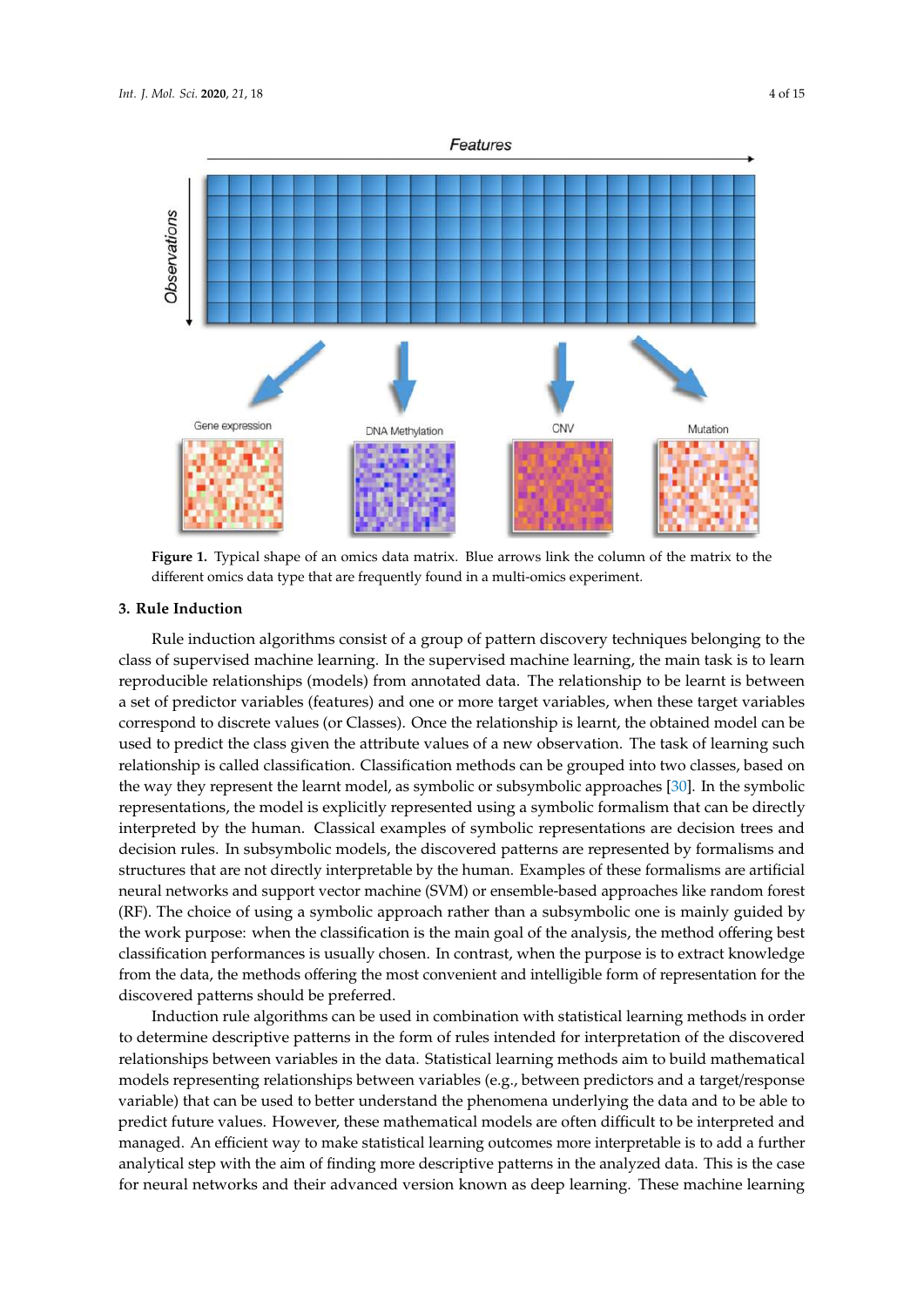techniques provide formidable classification performance, but at the expense of the interpretability of the hidden classification rules. Indeed, the difficulty in understanding how neural networks define their classification decisions could represent, for instance, a big problem for physicians who often need to find a meaningful explanation for the decisions taken by the employed ML method. To solve this problem, rule extraction strategies can be used in order to extract symbolic rules from neural networks. During the past few years many strategies have been proposed for this laborious computational task [\[31,](#page-12-2)[32\]](#page-12-3). Rule extraction can also be applied to ensemble of decision trees [\[33](#page-12-4)[,34\]](#page-12-5) or other machine learning techniques such as support vector machine [\[35\]](#page-12-6). Another interesting application of statistical learning method combined with rule extraction algorithms is given by adaptive neuro-fuzzy inference systems (ANFIS). In this neural network-based strategy the Takagi-Sugeno fuzzy inference system is used to build a set of fuzzy IF-THEN rules aiming to approximate nonlinear functions [\[36\]](#page-12-7).

Since the main focus of machine learning approaches applied on cancer omics data has been patients (sub-) classification, the semi-symbolic approaches have been widely used over the symbolic ones. With the current number of available datasets, symbolic approaches applied to cancer omics data analysis offer humongous potential.

A widely used symbolic approach is rule learning. Rule learning tries to represent the relationships between features and classes in the form of (a set of) IF-THEN rules. In particular, starting from a set of training samples  $S = s_1, s_2, ..., s_n$ , where each sample  $s_i$  is described by a vector of features  $x_i = x_{1,i}x_{2,i},...,x_{p,i}$  and a class label  $g_i$ , the rule learning determines a set of rules, where each rule can be described as follows: *IF*  $(x_1 \nOp val_1)$  *AND*  $(x_2 \nOp val_2)$  *AND* ... *THEN class g,* where *Op* is a comparison operator.

Examples of successful usage of rule learning methods in cancer research have been reported both on small scale studies [\[37–](#page-12-8)[41\]](#page-12-9), as well as on large scale projects like TCGA [\[42](#page-12-10)[–44\]](#page-12-11).

## **4. Useful Structure of Rules for Cancer Omics Data**

Several rule induction methods exist in literature that are suitable for cancer omics data analysis (Table [1,](#page-5-0) Additional file 1 in Supplementary Materials). For instance, Cestarelli et al. [\[42\]](#page-12-10), implemented and successfully tested a rule-based method, named CAMUR, able to extract multiple classification models and create a knowledgebase of rules in order to perform reliable classification on cancer data. CAMUR was tested on TCGA gene expression data of invasive breast cancer (BRCA), head and neck carcinoma (HNSC) and stomach cancer (STAD) and validated on independent datasets from the Therapeutically Applicable Research to Generate Effective Treatments (TARGET) program and the Gene Expression Omnibus (GEO) repository. CAMUR successfully identified different gene sets previously associated with the three TCGA cancer types. In a similar approach, Celli and colleagues implemented a method named BIGBIOCL [\[44\]](#page-12-11), which can apply supervised classification methods to high-dimension datasets. The authors tested their tool on methylation data from three cancer types from TCGA, including breast, kidney and thyroid carcinoma. This method was able to identify as relevant features some of the already known cancer driver genes, as well as *TP53* and *PIK3CA,* or other high-confidence oncogenic candidates. Furthermore, the k-top scoring pairs (k-TSP) method, developed by Aik Choon Tan et al. [\[40\]](#page-12-12), based on the concept of "relative expression reversals", was used to generate a set of decision rules involving only a small number of relationships between couples of genes, greatly improving the interpretability in comparison with other learning methods. In their work, the authors tested k-TSP on a Leukemia dataset taken from Golub et al., 1999 [\[45\]](#page-12-13). The k-TSP method was able to identify 18 genes which are able to discriminate Acute Myeloid Leukemia (AML) from Acute Lymphoblastic Leukemia (ALL), and 9 of them (*CD33*, *ZYX*, *TCF3*, *CST3*, *ATP2A3*, *CCND3*, *TOP2B*, *CTSD* and *DF*) were already pointed out by Golum and colleagues to be associated with AML and ALL. The choice of the most appropriate method in this context is guided by the main purpose of "generating knowledge from data".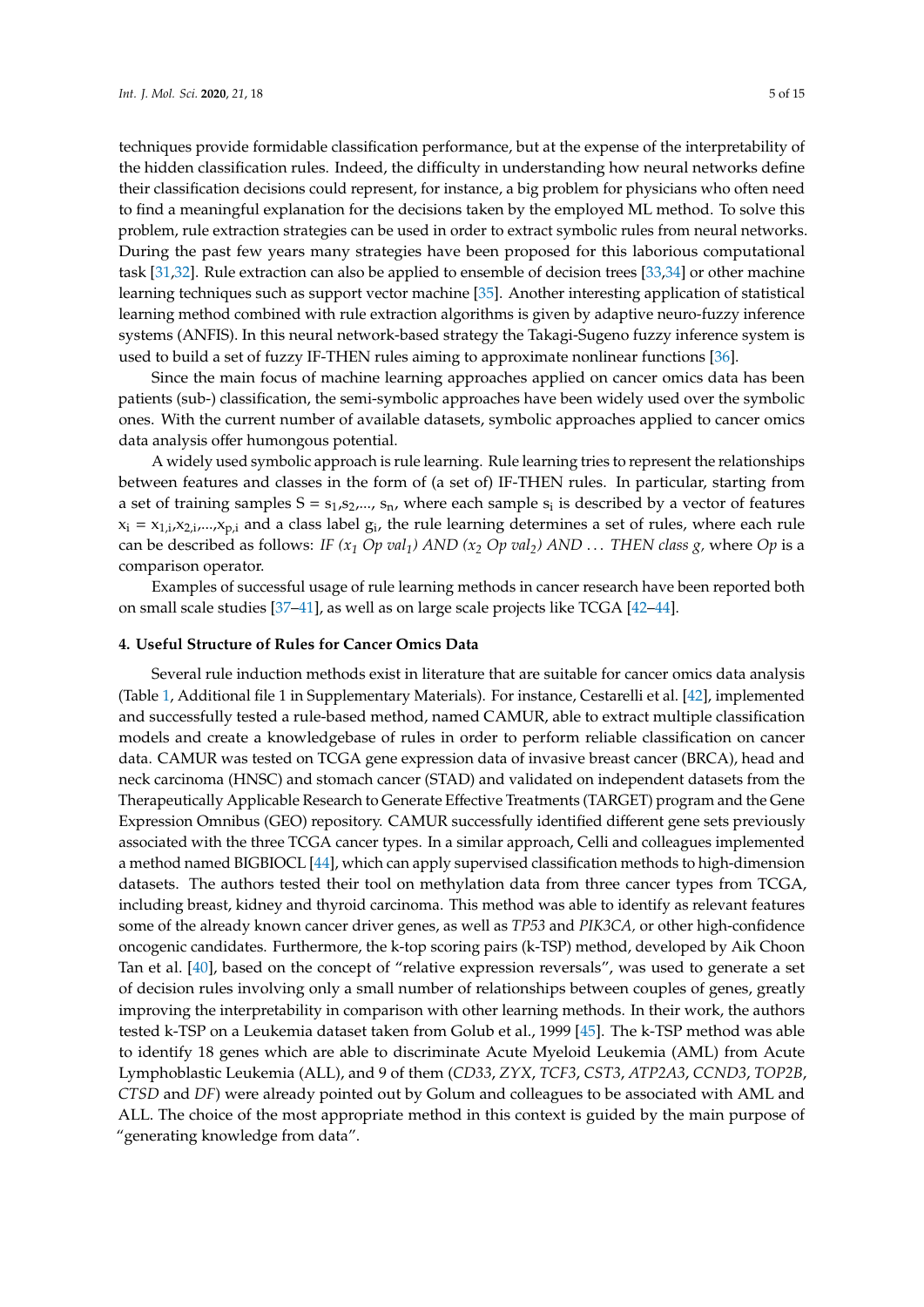<span id="page-5-0"></span>

| Tool                                                                          | <b>Strategy</b>                                   | Output         | Implementation               | Language        |
|-------------------------------------------------------------------------------|---------------------------------------------------|----------------|------------------------------|-----------------|
| $C4.5$ [46]                                                                   | Decision tree                                     | Decision trees | <b>WEKA</b> [47]/[48         | Java, R, Python |
| RIPPER (Repeated Incremental Pruning to<br>Produce Error Reduction) [48]      | Sequential covering                               | Rule set       | WEKA/JRip                    | Java, R, Python |
| PART (Partial Decision Trees) [49]                                            | Sequential covering                               | Rule set       | <b>WEKA/PART</b>             | Java, R, Python |
| CAMUR (Classifier with Alternative and<br>MUltiple Rule-based models) [42,43] | Sequential covering                               | Rule set       | CAMUR website $1,2$          | Java            |
| <b>BIGBIOCL</b> [44]                                                          | Sequential covering                               | Rule set       | BIGBIOCL github <sup>3</sup> | Java            |
| FURIA (Fuzzy Unordered Rule Induction<br>Algorithm) [50]                      | Sequential covering                               | Fuzzy rule set | <b>WEKA/FURIA</b>            | Java, R, Python |
| MLRules (Maximum Likelihood Rule<br>Ensembles) [51]                           | Sequential covering and<br>probability estimation | Rule set       | MLRules website 4            | Java            |
| LERS (Learning from Examples based on<br>Rough Sets) [52]                     | Rough set theory                                  | Rule set       | R/RoughSets package          | R               |
| TSP (Top Scoring Pairs) [39]                                                  | Rank based                                        | Rule set       | R/tspair package             | $\mathbb{R}$    |
| k-TSP (k - Top Scoring Pairs) [40]                                            | Rank based                                        | Rule set       | R/switchbox package          | $\mathbb{R}$    |
| BIOHEL (Bioinformatics-oriented<br>Hierarchical Evolutionary Learning) [53]   | Evolutionary rule learning                        | Rule set       | BIOHEL website <sup>5</sup>  | $C++$           |
| CN2-SD (Clark & Niblet – Subgroup<br>Discovery) [54]                          | Subgroup discovery                                | Rule set       | $CN2$ -SD website $6$        | Java            |
| SDEFSR (Subgroup Discovery with<br>Evolutionary Fuzzy Systems) [55]           | Subgroup discovery                                | Fuzzy rule set | <b>R/SDEFSR</b>              | R               |

**Table 1.** Rule induction methods applicable to cancer omics data.

<sup>1</sup> http://[dmb.iasi.cnr.it](http://dmb.iasi.cnr.it/camur.php)/camur.php; <sup>2</sup> http://[bioinformatics.iasi.cnr.it](http://bioinformatics.iasi.cnr.it/camurweb/home)/camurweb/home; <sup>3</sup> https://[github.com](https://github.com/fcproj/BIGBIOCL)/fcproj/ [BIGBIOCL;](https://github.com/fcproj/BIGBIOCL) <sup>4</sup> http://www.cs.put.poznan.pl/wkotlowski/[software-mlrules.html;](http://www.cs.put.poznan.pl/wkotlowski/software-mlrules.html) <sup>5</sup> https://[ico2s.org](https://ico2s.org/software/biohel.html)/software/biohel. [html;](https://ico2s.org/software/biohel.html) <sup>6</sup> http://www.keel.es/[algorithms.php.](http://www.keel.es/algorithms.php)

Keeping this statement into consideration, it is possible to list a series of desired properties for the generated rule set.

- It is important for the algorithm to be stable over the generated rule sets. In particular, one would expect to obtain the same (or at least highly similar) rule sets when running the algorithm on different versions of the learning substrate. This also guarantees that the system is capable of capturing as many as possible of the representable relationships in the chosen formalism. When generating knowledge in cancer studies, it is desirable to generate the complete set only once and to guarantee that it is not dependent on the employed training set.
- The generated rule set, should contain all and only the most relevant relationships, thus keeping the number of rules as lower as possible. This can be obtained by removing the redundant rules and/or the rules covering only a few specific cases of a class.
- The generated rules should be based on all and only the features that are directly related with the predicted variable. In cancer research, the major interest is the identification of key molecular actors useful for (1) the comprehension of the mechanisms leading to the malignant transformation and (2) the identification of therapeutic targets.
- The ideal rule-based model should exhibit highly accurate levels, thus guaranteeing that the set of rules is powerful enough to capture putative relationships between the features and the classes.
- The rule set contains no redundant rules. That means that each association rule of the set must contain information not deducible from other rules
- The obtained rule set should contain all the rules involving relevant features for the phenomenon. Cancer omics data analysis often shows that few features (e.g., expression status of a few genes) are sufficient to classify the disease with appreciable accuracy. Therefore, only one model (e.g., the one with higher accuracy) is usually chosen. In rule induction for knowledge extraction, the aim is not only limited to the classification performances of the model. In this setting, indeed, it is necessary for a rule base to contain as many as possible of the rules involving relevant features, even if this leads to a redundant classification system. Such an approach enables to capture many putative relationships linking causative factors to the phenomenon under study. This approach has been successfully implemented in CAMUR [\[42\]](#page-12-10) where the rule induction algorithm has been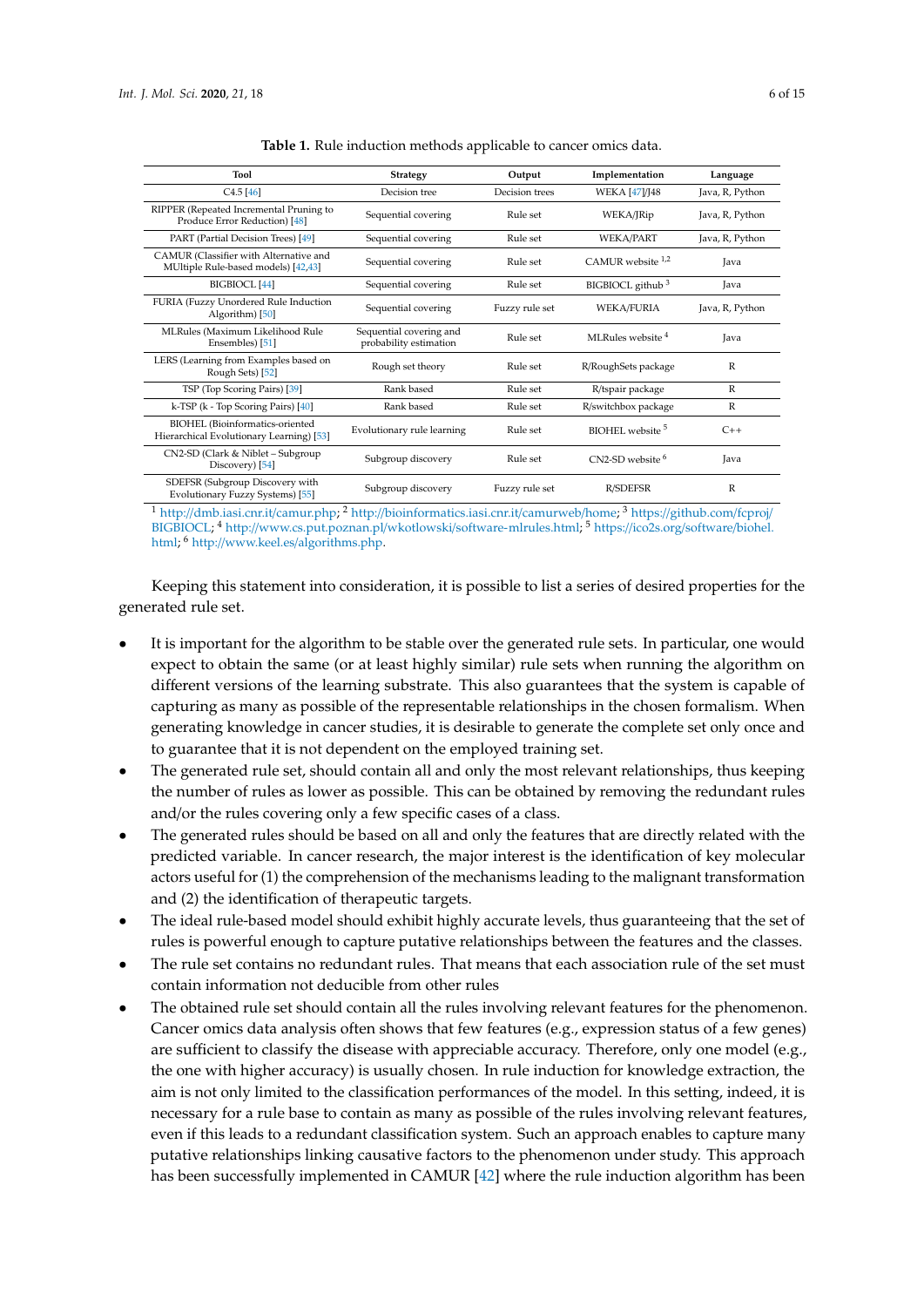specifically designed to learn alternative and equivalent solutions instead of a single rule set containing few but highly discriminant rules.

#### **5. Feature Selection and Representation**

Two crucial factors may affect the effectiveness of rule induction for knowledge generation with cancer omics, namely the selection and representation of features.

When dealing with high dimensional data, like cancer omics datasets, the quality of the starting set of features is determinant in the generation of an efficient rule set. This process is generally referred to as feature selection or feature reduction.

When the number of features, like the expression of all the human genes, highly surpass the number of available observations (i.e., samples), it is important if not mandatory to reduce the size of the starting set of features for a correct application of machine learning algorithms.

As discussed before, one possible strategy is to select one of the smallest sets of features guaranteeing the highest classification performances. Alternatively, the maximal set including all the relevant features can be chosen.

For the purpose of knowledge discovery, the second strategy naturally fits, since the task is to collect as much knowledge in different relationships. Different approaches can be followed to accomplish this task, such as:

- Technical feature selection strategies,
- knowledge-driven feature selection strategies, and
- hybrid feature selection strategies.

Technical feature selection strategies aim to reduce data dimensionality by removing redundant and/or irrelevant features or by transforming the original high-dimensional feature space to an analytically equivalent but smaller set of features. Transformation-based approaches, by irreversibly transforming the data points, have the drawback to destroy the original dataset semantic (or nature). On the other hand, feature elimination seeks to retain the original structure of the data by selecting features. This aspect is particularly useful when feature selection precedes other procedures that require the features to be in their original space, as in rule induction, where the rules need to be human-readable. Feature elimination can be conducted with filter, wrapper or embedded methods. Examples of filter methods include RELIEF [\[56\]](#page-13-4), as well as correlation and mutual information-based strategies [\[57\]](#page-13-5). Wrapper methods, instead, combine search strategies (exhaustive, heuristic or random search) with machine learning methods. Examples of feature selection methods applied to omics data are Boruta [\[58\]](#page-13-6), VarSelRF (Variable Selection using Random Forests) [\[59\]](#page-13-7), SVM-RFE (Support Vector Machines – Recursive Feature Elimination) [\[60\]](#page-13-8), and FPRF (fuzzy pattern – random forest) procedure [\[61\]](#page-13-9). In embedded techniques, the feature selection algorithm is integrated as part of the learning algorithm. Example of embedded algorithms are decision tree algorithms (ID3 [\[62\]](#page-13-10), C4.5 [\[46\]](#page-12-14), and CART (Classification And Regression Tree) [\[63\]](#page-13-11)), and LASSO (Least Absolute Shrinkage and Selection Operator) [\[64\]](#page-13-12), Ridge (Tikhonov regularization) [\[65\]](#page-13-13), and ElasticNet [\[66\]](#page-13-14) when constructing linear models.

The selection of relevant features in knowledge-driven feature selection strategies is based on prior knowledge related to the classification problem. Unlike many other fields, cancer has been widely studied for a long time, and therefore, a humongous amount of prior knowledge exists about potentially relevant biological pathways and related genes (or features). The most common knowledge-based strategy aims at incorporating pathway information into classic feature selection techniques in order to identify features that likely play key roles in cancer-relevant pathways. Examples of this technique are the gene-set analysis-based reduction algorithm (SAMGSR) [\[67\]](#page-13-15), the reweighted recursive feature elimination (RRFE) method [\[68\]](#page-13-16) and the generalized elastic net (GELnet) method [\[69\]](#page-13-17).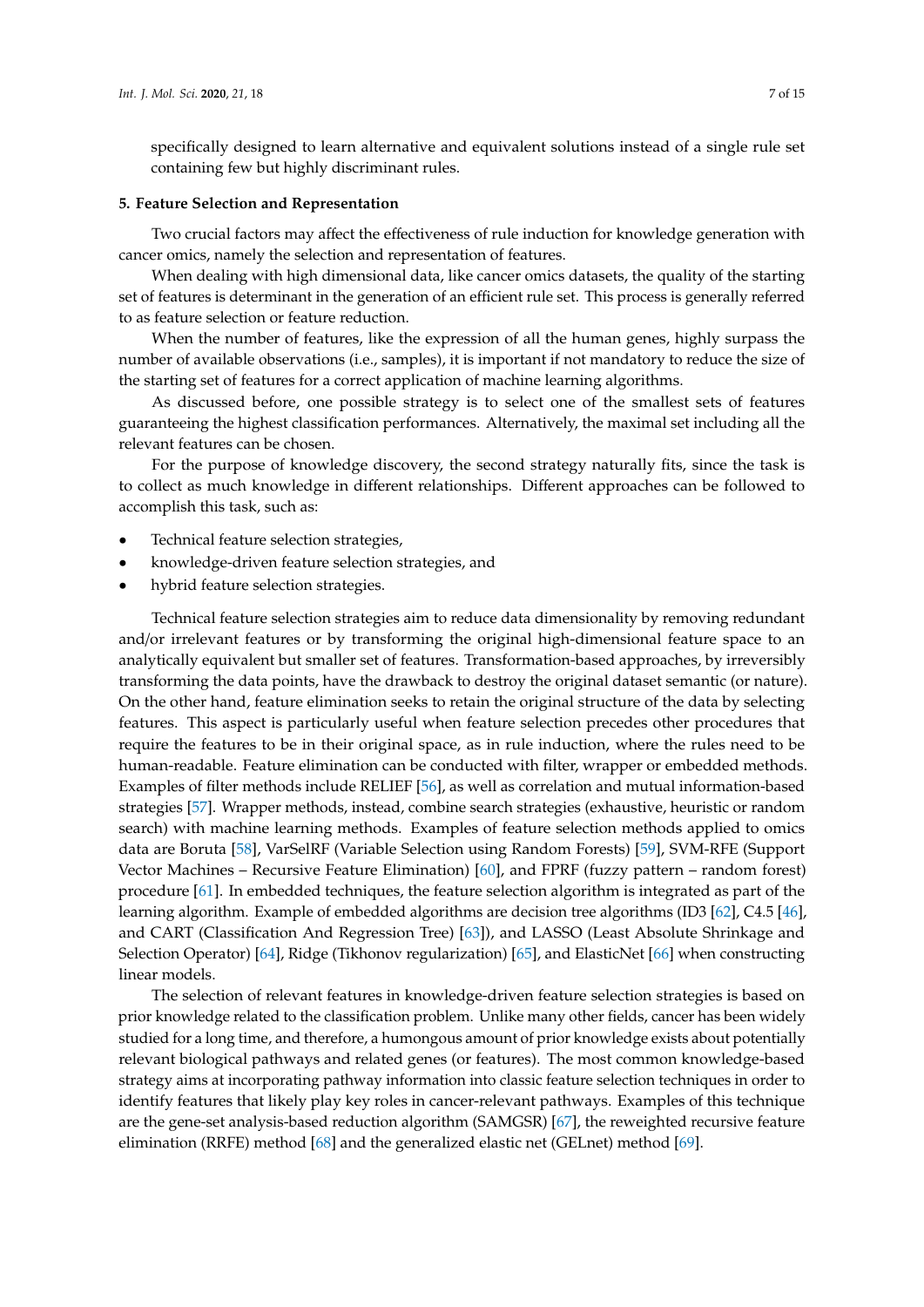Another strategy for knowledge driven feature selection is based on the incorporation of all the features that have been reported to be associated with certain relevance in literature with a particular type of cancer or with cancer in general.

While the technical feature selection approach has the advantage to be not influenced or limited by prior knowledge and thus the possibility to select relevant features not (yet) characterized in the field, the knowledge driven approach has the advantage to be not limited by the information content of the starting sample set and by the analytical power (e.g., ability to capture nonlinear relationships) of the selection models, thus presenting the possibility to include known important factors in the training set.

Hybrid feature selection strategies [\[70,](#page-13-18)[71\]](#page-13-19) include both technical and knowledge driven approaches. A possible implementation of this strategy is to complete the set of technically discovered features with missing (possibly non redundant) knowledge-based features. For example, when using transcriptomics-based features for cancer classification, one could integrate genes from literature not reported in the technical selection output, and then refine if necessary, the set for redundant (e.g., linearly correlated) features. This approach clearly increases the power of rule induction methods in this setting, but also needs to be performed paying particular attention at keeping the features set within acceptable sizes.

An additional important aspect in rule discovery applied to omics data is the representation space of the features. As stated before, omics data analyses usually deal with numerical (often continuous) features. Moreover, these values do suffer from measurement errors, batch effects, different scales [\[25](#page-11-15)[,72](#page-13-20)[–75\]](#page-13-21).

The goal of discretization is to reduce the number of different values that a continuous feature can assume by grouping them into a relatively small number of intervals or bins.

The usage of discretized features allows to work with the majority of rule extraction methods that assume discrete values and generally requires less resources in terms of space and computational time.

On the other hand, the discretization of continuous variables can cause, in some cases, loss of information compared to the available original data [\[76\]](#page-13-22).

Different discretization methods exist in literature and they mainly differ in the way the discrete classes are defined and in the employed mapping function used to map values from the numerical space to the discretized space. For a complete review of discretization methods applied to omics data, see [\[77\]](#page-14-0).

It is well-known that omics data contain noise due to experimental procedures and biological heterogeneity. An efficient way to reduce the negative effect of noise is to apply fuzzy discretization, using a fuzzy inference system [\[78\]](#page-14-1). This technique has been applied to identify set of discriminant genes from gene expression data [\[79\]](#page-14-2). The main idea is to transform continuous variables into fuzzy labels, by estimating membership functions for each gene from the gene expression values across all the samples. Each membership function will represent the range of variability of a given fuzzy label (e.g., high, medium or low expression). Subsequently, the fuzzy membership functions are used to discretize the gene expression values in each sample.

In the first step, given a set of n expressed sequence tags (ESTs) or genes belonging to m microarrays, the discretization process is based on determining the membership function of each gene to the previously linguistic labels.

Standard discretization methods assign classes in a strict way, meaning that one and only one class is typically assigned to each different value of each attribute. It thus happens that very close numeric values end up in different classes or that uncertain values are forced to belong to a class they do not belong to.

To overcome this problem, fuzzy classes can be used instead of discrete classes, in a mapping process called fuzzification [\[50\]](#page-12-19).

Mapping from a numeric variable to a fuzzy one, constituted of *n* fuzzy classes, essentially consists in assigning a vector of probabilities to each observation, representing the degree of belief for the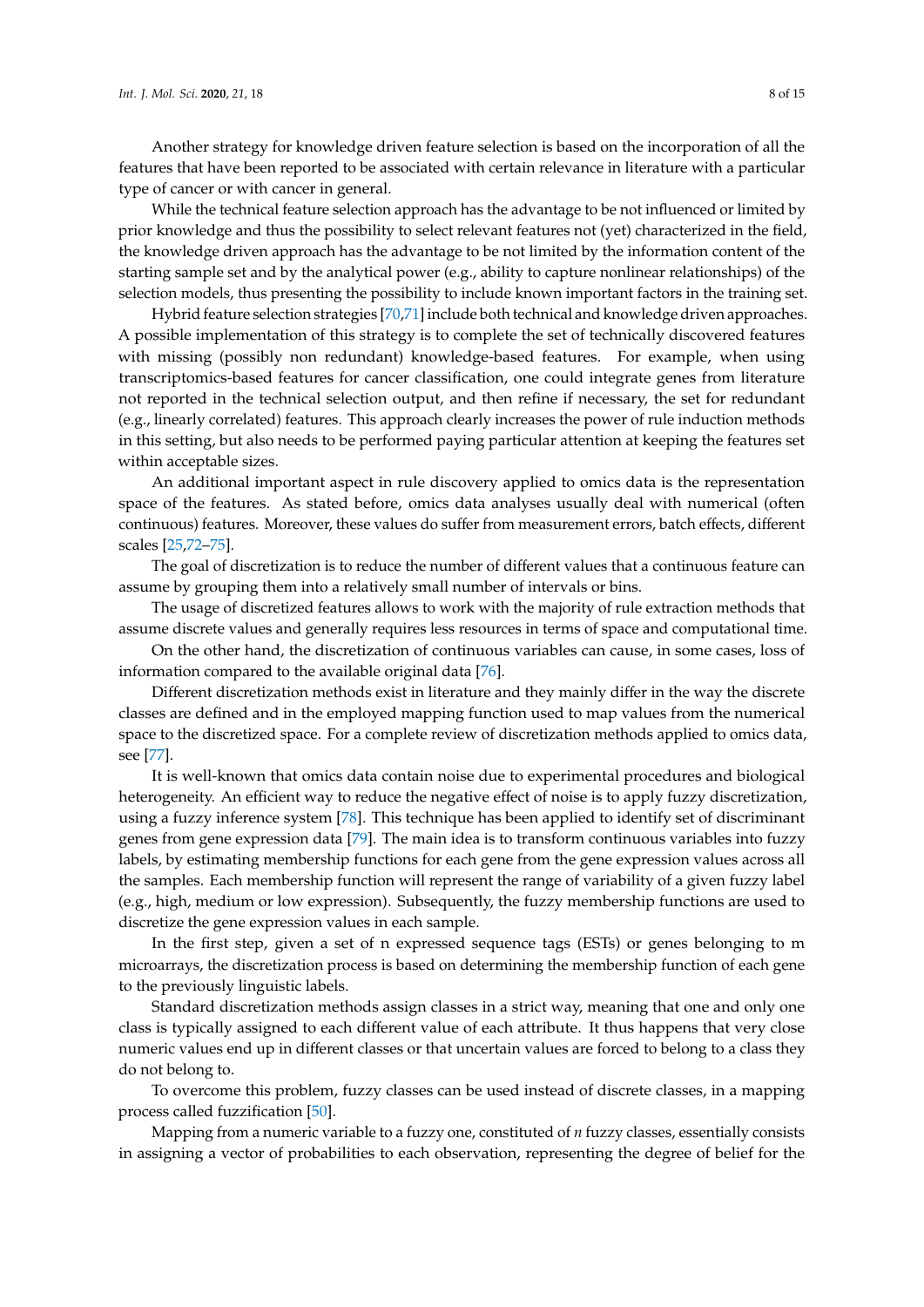observation to belong to each class. This approach has been successfully applied in cancer omics-based classification in [\[50\]](#page-12-19) to classify different cancer forms using gene expression data.

## **6. Rule Base Evaluation**

Another important aspect of rule-based models for cancer omics is the choice of a suitable set of evaluation metrics to quantify the amount of information that the system has been able to learn from the data.

Such metrics can be used both to provide an estimate of the quality of the models as well as a method of choice between alternative models available for the same task.

In the case of rule induction for knowledge generation in cancer, the following two metrics can be used:

- Coverage of cases (classification oriented): namely the fraction of observations from the training set whose features' values satisfies at least one rule. This metric summarizes the fractions of different learnt relationships driving each class from the input features. The extremely high value of this indicator should also be treated with caution since they can be an index of overfitting.
- Coverage of features (knowledge discovery oriented): namely the fraction of relevant features that appear in at least one rule. This metric is particularly important in cancer rule induction, since the main interest in this activity is to explore as many relationships as possible that link the relevant molecular features with the phenotype of interest.

#### **7. Knowledge Representation**

As stated before, the output of a rule induction algorithm is a set of rules (the rule base) of the form: IF  $(x_1 \text{ Op}_i \text{ val}_1)$  AND  $(x_2 \text{ Op}_j \text{ val}_2)$  AND ... THEN class  $g_i$ , where  $x_i \in x_1$ ,  $x_2,..., x_p$  are the considered features,  $\mathrm{g_{i}}$  is a class label, and Op $_{\mathrm{x}}$  is a comparison operator.

The shape of a rule set can usually be improved by applying a series of post-processing steps before making it available to the user. The post-processing operation does not alter the rule base semantics in terms of features/class relationships, but instead operates on rules in order to simplify their structure and/or reduces the size of the rule set by eliminating redundant rules (pruning) or grouping rules based on common features (grouping).

After a rule base has been produced, assessed, and post-processed, a convenient representation strategy is needed in order to consult the obtained knowledge. A possible representation format is given by decision trees, and their generalization to graph structures, while other approaches include decision tables and flowcharts.

The exploration of single rules or groups of rules can become a complex task, especially when their number is relatively large. In this latter case, specific interfaces, mediating the interaction between the user and the rule base need to be built. In two recent works, by applying rule induction to TCGA gene expression data [\[42,](#page-12-10)[43\]](#page-12-18), 21 rule sets, for as many different cancer datasets, were generated. In order to facilitate knowledge extraction from this sets, the authors proposed five different kinds of query: i) A gene list, to query the list of features used in the rule set of a given cancer type, ii) literals and conjunctions list, to retrieve the most relevant literals (e.g., geneA > 20) and conjunctions (e.g., geneA  $> 0.4$  & geneB  $< 50$ ) for a given cancer type, along with the number of instances classified by rules containing them, iii) rules list, to recover the list of all the rules derived for a given cancer type along with the corresponding measures of reliability, iv) literals statistic, to retrieve literals (i.e., genes) with occurrence in a given cancer within a specific frequency range, and v) gene pairs, to retrieve the gene pairs that occur more frequently in a rule set of a given cancer type.

All of the above rules are just an example of the multiple ways that can be provided to the investigators to extract information from a rule set. More complex queries can be built both to explore as well as to navigate a rule set. Mixing the graphical representation of rule sets and user queries is one way to facilitate and boost this operation.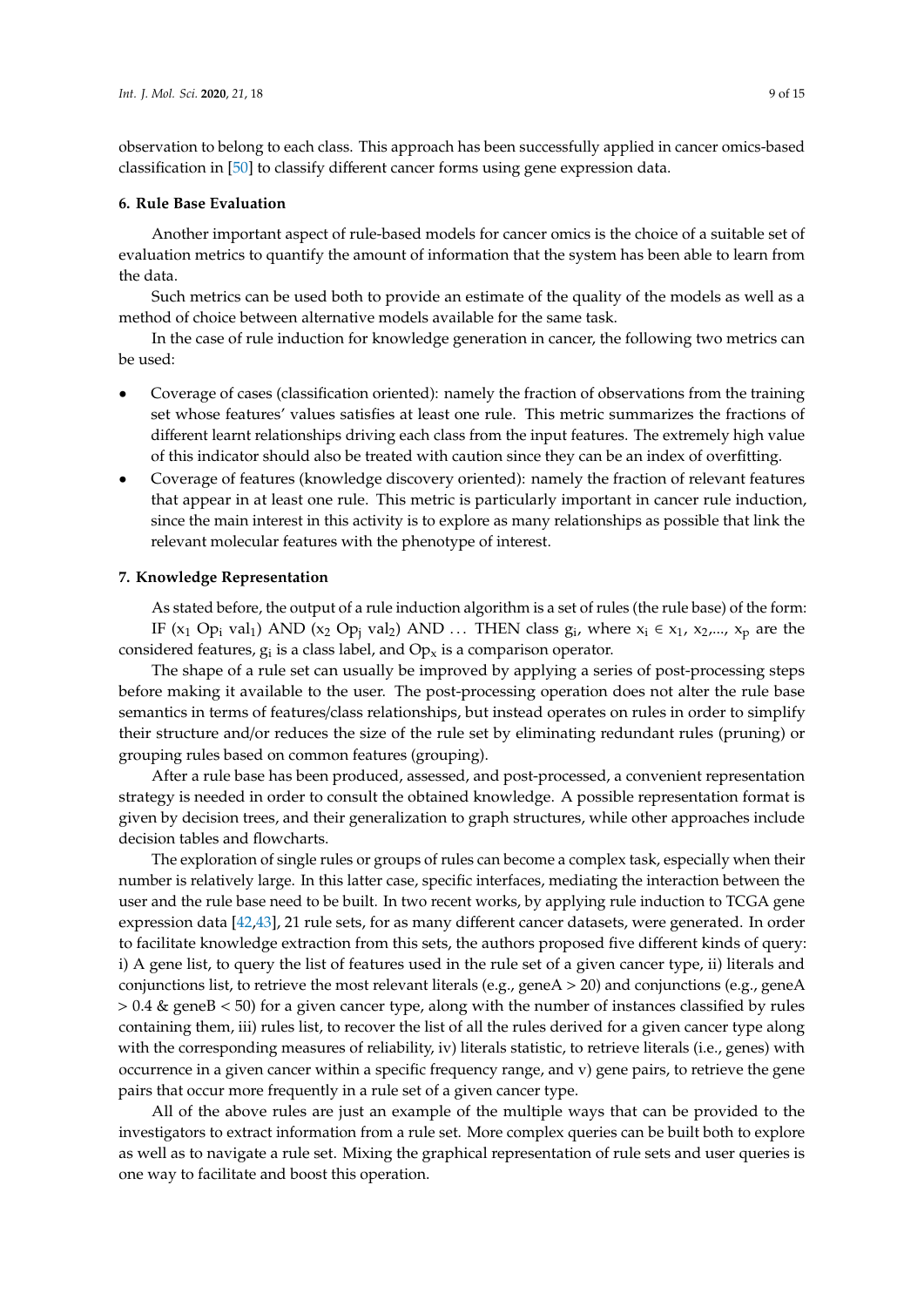## **8. Integrating Multi-Omics and Non-Omics Features**

For many cancer datasets, the current literature provides concurrent assays of different molecular districts that could be integrated as molecular features in rule induction procedures. The usage of omics data from different molecular layers does not only improve the classification performances of the obtained models but also provides an improvement in terms of acquired knowledge [\[80\]](#page-14-3). In a knowledge-oriented setting, the application of such methods to cancer data would help to discover cross-omics molecular relationships that are pivotal in the understanding of the diseases' mode of action. One interesting approach of the application of rule induction to a classification task based on multiple molecular layers is given in [\[81\]](#page-14-4), wherein the authors combined genome wide methylation data and genome wide assays of 20 different histone modification signals to classify the expression status of human genes in CD4+ T cells. In particular, their system was able to derive a rule base of 83 different multi-omics rules reflecting the possible interactions between methylation and histone modifications in the modulation of gene expression. Another interesting example of the application rule induction to cancer classification using features from different omics layers is given in [\[82\]](#page-14-5). Here, the authors generated rule sets discriminating between cancer and normal samples from three different TCGA tumors (breast invasive carcinoma, thyroid carcinoma, kidney renal papillary cell carcinoma using features derived from mRNA expression data and DNA methylation. In particular, by applying four different rule induction algorithms (C4.5, Random Forest, RIPPER, and CAMUR), the authors showed that the models obtained using an integrated feature set contain several genes and relationships that the systems were not able to capture when using single omics.

Moreover, extending the integration from different omics data to clinical features could represent a further improvement to rule induction models for cancer data. In fact, this would give the possibility to produce unique and very useful rule bases, able to explain the relationships between clinical properties and molecular entities from different aspects in the determination of the malignant phenotype.

## **9. Conclusions**

Herein, we addressed the application of rule induction algorithms to molecular cancer research for generating knowledge explaining the complex relationships that link omics and clinical data in human cancer.

The vast majority of machine learning applications that use this kind of data are mainly devoted to classification tasks, having the classifier itself as their main outcome. We described the opportunity and the potential of applying methodologies focused on the generation of an intelligible decisional process, rather than black box classifiers.

We addressed the general problems to face up when applying these methods to cancer omics along with the main steps and existing techniques to properly address each one of them.

Finally, we discussed the possibility and the potential benefits deriving from the application of rule induction on features from multiple molecular as well as clinical layers to build rule sets capable of showing relationships involving clinical and molecular factors at the same time.

In cancer research, the discovery of multi-omics relationships is an essential step in the study of many aspects, ranging from disease exploration to the discovery of novel therapeutic targets.

Rule induction algorithms, like many other pattern discovery systems, have their limitations in both the number as well as the complexity of the relationships that they are able to model. Even with these limitations, the combination of their explanatory power with the current availability of data, can bring to the field an unprecedented amount of novel information to explore, integrate, and exploit in the study of cancer diseases.

#### **Supplementary Materials:** Supplementary materials can be found at http://[www.mdpi.com](http://www.mdpi.com/1422-0067/21/1/18/s1)/1422-0067/21/1/18/s1.

**Author Contributions:** G.S., A.F. and V.F. conceived the review; G.S., A.F., V.F. drafted the manuscript; D.G. and B.M. supervised the activities and reviewed the manuscript. All the authors have discussed and approved the content of this manuscript. All authors have read and agreed to the published version of the manuscript.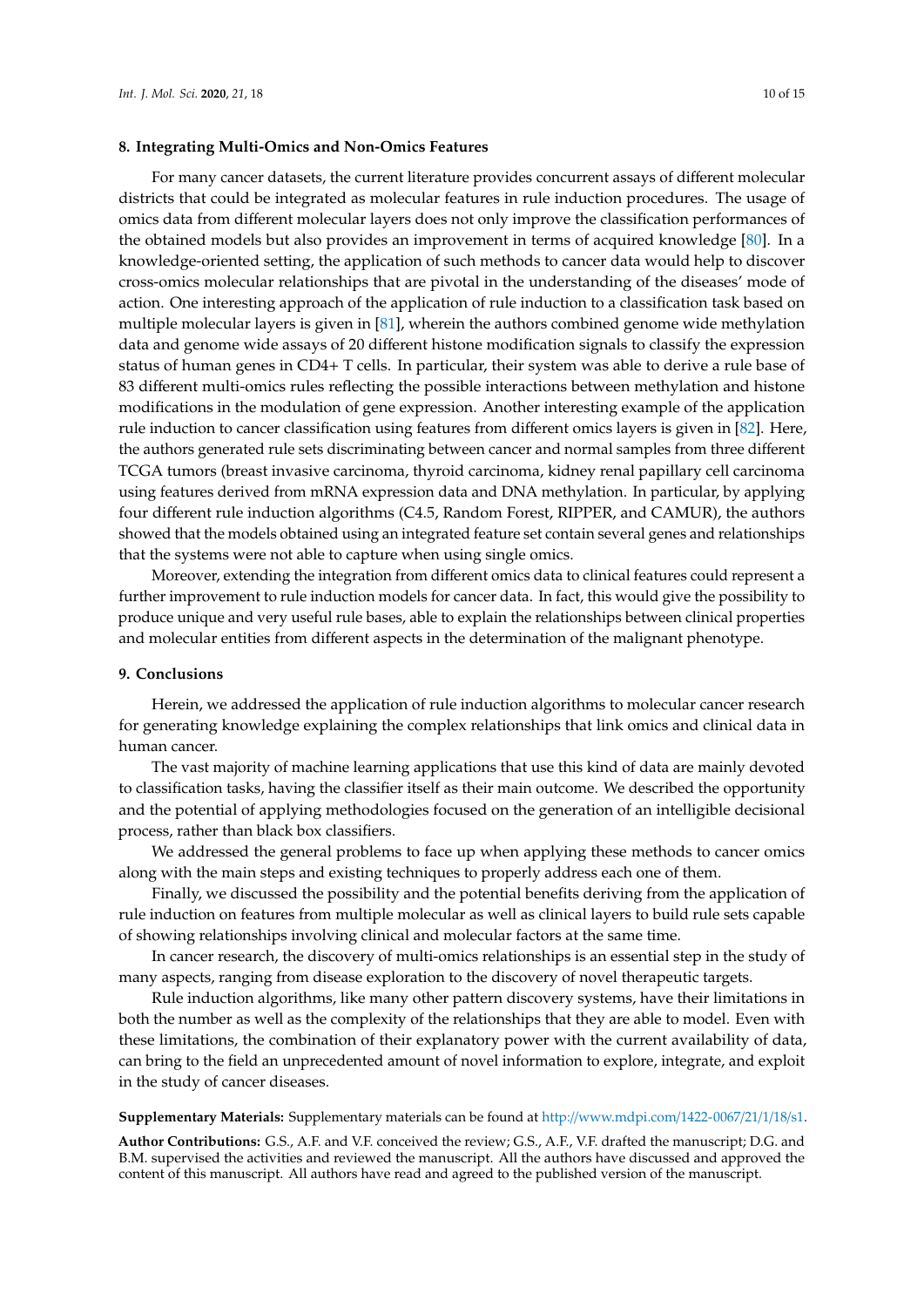**Funding:** D.G. is supported by the Academy of Finland (decision number 322761), B.M. is supported by AIRC (IG13173).

**Conflicts of Interest:** The authors declare no conflict of interest.

# **Abbreviations**

| TCGA           | The Cancer Genome Atlas                                    |
|----------------|------------------------------------------------------------|
| <b>ICGC</b>    | <b>International Cancer Genome Consortium</b>              |
| ML             | Machine learning                                           |
| <b>SAMGSR</b>  | Gene-set analysis-based reduction algorithm                |
| <b>RRFE</b>    | Reweighted Recursive Feature Elimination                   |
| GELnet         | Generalized Elastic Net                                    |
| <b>ESTs</b>    | <b>Expressed Sequence Tags</b>                             |
| ICA            | <b>Independent Component Analysis</b>                      |
| <b>PCA</b>     | Principal Component Analysis                               |
| NMF            | Non-negative Matrix Factorization                          |
| HTS            | High-Throughput Sequencing                                 |
| <b>SVM</b>     | <b>Support Vector Machine</b>                              |
| RF             | Random Forest                                              |
| <b>ANFIS</b>   | Adaptive Neuro-Fuzzy Inference Systems                     |
| <b>RIPPER</b>  | Repeated Incremental Pruning to Produce Error Reduction    |
| PART           | <b>Partial Decision Trees</b>                              |
| <b>CAMUR</b>   | Classifier with Alternative and MUltiple Rule-based models |
| <b>FURIA</b>   | Fuzzy Unordered Rule Induction Algorithm                   |
| <b>MLRules</b> | Maximum Likelihood Rule Ensembles                          |
| LERS           | Learning from Examples based on Rough Sets                 |
| TSP            | <b>Top Scoring Pairs</b>                                   |
| $k-TSP$        | k-Top Scoring Pairs                                        |
| <b>BIOHEL</b>  | Bioinformatics-oriented Hierarchical Evolutionary Learning |
| $CN2-SD$       | Clark & Niblet-Subgroup Discovery                          |
| <b>SDEFSR</b>  | Subgroup Discovery with Evolutionary Fuzzy Systems         |
| VarSelRF       | Variable Selection using Random Forests                    |
| <b>SVM-RFE</b> | Support Vector Machines-Recursive Feature Elimination      |
| FPRF           | fuzzy pattern-random forest                                |
| CART           | <b>Classification And Regression Tree</b>                  |
| <b>LASSO</b>   | Least Absolute Shrinkage and Selection Operator            |
| Ridge          | Tikhonov regularization                                    |

# **References**

- <span id="page-10-0"></span>1. Weinstein, I.B.; Case, K. The history of Cancer Research: Introducing an AACR Centennial series. *Cancer Res.* **2008**, *68*, 6861–6862. [\[CrossRef\]](http://dx.doi.org/10.1158/0008-5472.CAN-08-2827) [\[PubMed\]](http://www.ncbi.nlm.nih.gov/pubmed/18757396)
- <span id="page-10-1"></span>2. Iorio, F.; Knijnenburg, T.A.; Vis, D.J.; Bignell, G.R.; Menden, M.P.; Schubert, M.; Aben, N.; Gonçalves, E.; Barthorpe, S.; Lightfoot, H.; et al. A Landscape of Pharmacogenomic Interactions in Cancer. *Cell* **2016**, *166*, 740–754. [\[CrossRef\]](http://dx.doi.org/10.1016/j.cell.2016.06.017) [\[PubMed\]](http://www.ncbi.nlm.nih.gov/pubmed/27397505)
- <span id="page-10-2"></span>3. Martin, M. Researchers suggest that universal 'law' governs tumor growth. *J. Natl. Cancer Inst.* **2003**, *95*, 704–705. [\[CrossRef\]](http://dx.doi.org/10.1093/jnci/95.10.704) [\[PubMed\]](http://www.ncbi.nlm.nih.gov/pubmed/12759383)
- <span id="page-10-3"></span>4. Sogn, J.A.; Anton-Culver, H.; Singer, D.S. Meeting report: NCI think tanks in cancer biology. *Cancer Res.* **2005**, *65*, 9117–9120. [\[CrossRef\]](http://dx.doi.org/10.1158/0008-5472.CAN-05-1817) [\[PubMed\]](http://www.ncbi.nlm.nih.gov/pubmed/16230364)
- <span id="page-10-4"></span>5. Sompairac, N.; Nazarov, P.V.; Czerwinska, U.; Cantini, L.; Biton, A.; Molkenov, A.; Zhumadilov, Z.; Barillot, E.; Radvanyi, F.; Gorban, A.; et al. Independent Component Analysis for Unraveling the Complexity of Cancer Omics Datasets. *Int. J. Mol. Sci.* **2019**, *20*, 4414. [\[CrossRef\]](http://dx.doi.org/10.3390/ijms20184414) [\[PubMed\]](http://www.ncbi.nlm.nih.gov/pubmed/31500324)
- <span id="page-10-5"></span>6. Wang, S.; Wu, M.; Ma, S. Integrative Analysis of Cancer Omics Data for Prognosis Modeling. *Genes* **2019**, *10*, 604. [\[CrossRef\]](http://dx.doi.org/10.3390/genes10080604) [\[PubMed\]](http://www.ncbi.nlm.nih.gov/pubmed/31405076)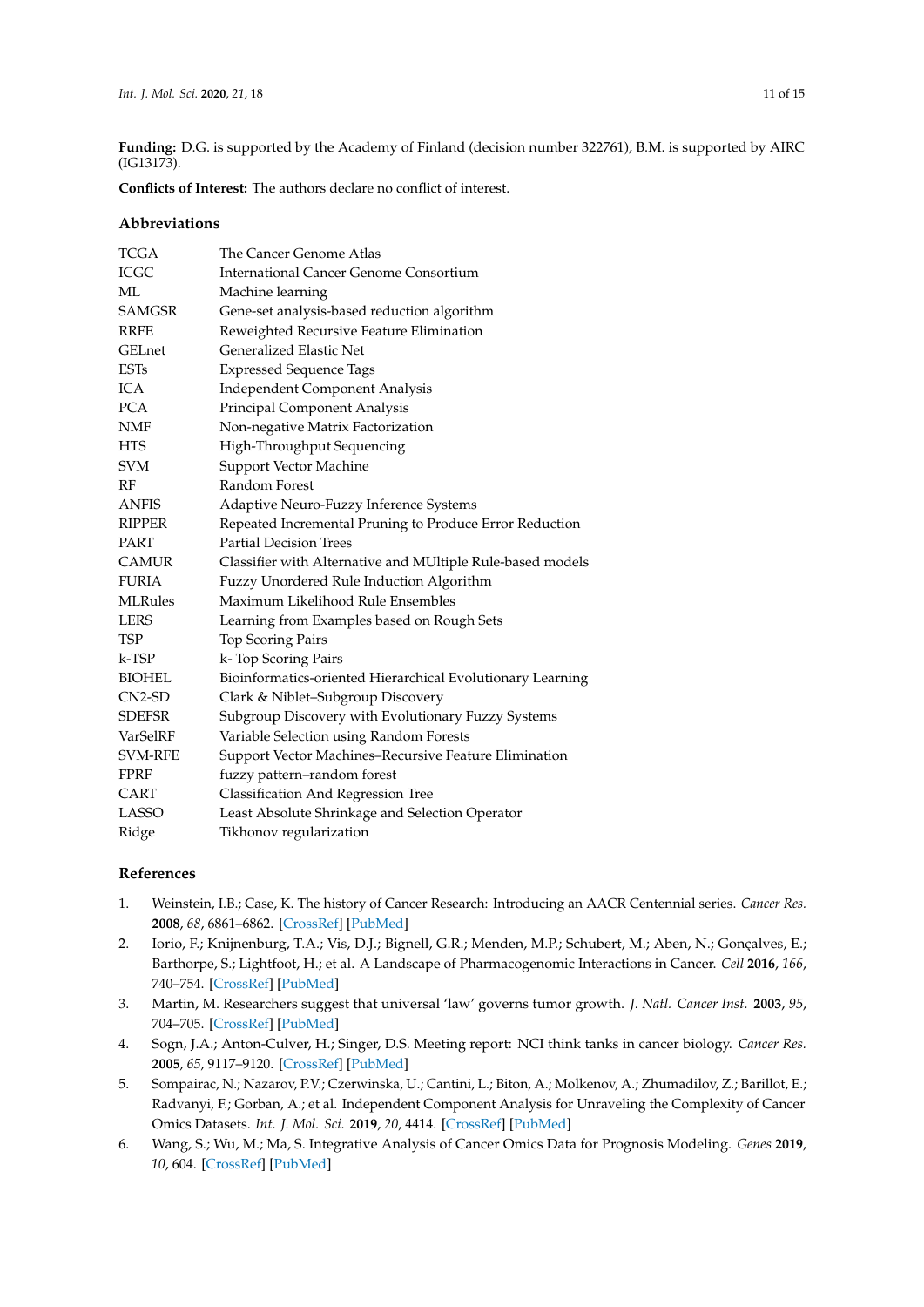- <span id="page-11-0"></span>7. Yu, K.H.; Beam, A.L.; Kohane, I.S. Artificial intelligence in healthcare. *Nat. Biomed. Eng.* **2018**, *2*, 719–731. [\[CrossRef\]](http://dx.doi.org/10.1038/s41551-018-0305-z)
- <span id="page-11-1"></span>8. Richter, A.N.; Khoshgoftaar, T.M. A review of statistical and machine learning methods for modeling cancer risk using structured clinical data. *Artif. Intell. Med.* **2018**, *90*, 1–14. [\[CrossRef\]](http://dx.doi.org/10.1016/j.artmed.2018.06.002)
- <span id="page-11-2"></span>9. Huang, C.; Clayton, E.A.; Matyunina, L.V.; McDonald, L.D.; Benigno, B.B.; Vannberg, F.; McDonald, J.F. Machine learning predicts individual cancer patient responses to therapeutic drugs with high accuracy. *Sci. Rep.* **2018**, *8*, 16444. [\[CrossRef\]](http://dx.doi.org/10.1038/s41598-018-34753-5)
- 10. Huang, C.; Mezencev, R.; McDonald, J.F.; Vannberg, F. Open source machine-learning algorithms for the prediction of optimal cancer drug therapies. *PLoS ONE* **2017**, *12*, e0186906. [\[CrossRef\]](http://dx.doi.org/10.1371/journal.pone.0186906)
- 11. Ali, M.; Aittokallio, T. Machine learning and feature selection for drug response prediction in precision oncology applications. *Biophys. Rev.* **2019**, *11*, 31–39. [\[CrossRef\]](http://dx.doi.org/10.1007/s12551-018-0446-z) [\[PubMed\]](http://www.ncbi.nlm.nih.gov/pubmed/30097794)
- 12. Yuan, H.; Paskov, I.; Paskov, H.; González, A.J.; Leslie, C.S. Multitask learning improves prediction of cancer drug sensitivity. *Sci. Rep.* **2016**, *6*, 31619. [\[CrossRef\]](http://dx.doi.org/10.1038/srep31619) [\[PubMed\]](http://www.ncbi.nlm.nih.gov/pubmed/27550087)
- <span id="page-11-3"></span>13. Dorman, S.N.; Baranova, K.; Knoll, J.H.; Urquhart, B.L.; Mariani, G.; Carcangiu, M.L.; Rogan, P.K. Genomic signatures for paclitaxel and gemcitabine resistance in breast cancer derived by machine learning. *Mol. Oncol.* **2016**, *10*, 85–100. [\[CrossRef\]](http://dx.doi.org/10.1016/j.molonc.2015.07.006) [\[PubMed\]](http://www.ncbi.nlm.nih.gov/pubmed/26372358)
- <span id="page-11-4"></span>14. Zhu, B.; Song, N.; Shen, R.; Arora, A.; Machiela, M.J.; Song, L.; Landi, M.T.; Ghosh, D.; Chatterjee, N.; Baladandayuthapani, V.; et al. Integrating Clinical and Multiple Omics Data for Prognostic Assessment across Human Cancers. *Sci. Rep.* **2017**, *7*, 16954. [\[CrossRef\]](http://dx.doi.org/10.1038/s41598-017-17031-8) [\[PubMed\]](http://www.ncbi.nlm.nih.gov/pubmed/29209073)
- <span id="page-11-5"></span>15. Esteva, A.; Kuprel, B.; Novoa, R.A.; Ko, J.; Swetter, S.M.; Blau, H.M.; Thrun, S. Dermatologist-level classification of skin cancer with deep neural networks. *Nature* **2017**, *542*, 115–118. [\[CrossRef\]](http://dx.doi.org/10.1038/nature21056)
- <span id="page-11-6"></span>16. Grapov, D.; Fahrmann, J.; Wanichthanarak, K.; Khoomrung, S. Rise of Deep Learning for Genomic, Proteomic, and Metabolomic Data Integration in Precision Medicine. *J. Integr. Biol.* **2018**, *22*, 630–636. [\[CrossRef\]](http://dx.doi.org/10.1089/omi.2018.0097)
- <span id="page-11-7"></span>17. Kaufman, S.; Rosset, S.; Perlich, C.; Stitelman, O. Leakage in data mining: Formulation, detection, and avoidance. *ACM Trans. Knowl. Discov. Data* **2012**, *6*, 4. [\[CrossRef\]](http://dx.doi.org/10.1145/2382577.2382579)
- <span id="page-11-8"></span>18. Ching, T.; Himmelstein, D.S.; Beaulieu-Jones, B.K.; Kalinin, A.A.; Do, B.T.; Way, G.P.; Ferrero, E.; Agapow, P.M.; Zietz, M.; Hoffman, M.M.; et al. Opportunities and obstacles for deep learning in biology and medicine. *J. R. Soc. Interface* **2018**, *15*, 20170387. [\[CrossRef\]](http://dx.doi.org/10.1098/rsif.2017.0387)
- <span id="page-11-9"></span>19. Venter, J.C.; Adams, M.D.; Myers, E.W.; Li, P.W.; Mural, R.J.; Sutton, G.G.; Smith, H.O.; Yandell, M.; Evans, C.A.; Holt, R.A.; et al. The sequence of the human genome. *Science* **2001**, *291*, 1304–1351. [\[CrossRef\]](http://dx.doi.org/10.1126/science.1058040)
- <span id="page-11-10"></span>20. Manzoni, C.; Kia, D.A.; Vandrovcova, J.; Hardy, J.; Wood, N.W.; Lewis, P.A.; Ferrari, R. Genome, transcriptome and proteome: The rise of omics data and their integration in biomedical sciences. *Brief. Bioinform.* **2018**, *19*, 286–302. [\[CrossRef\]](http://dx.doi.org/10.1093/bib/bbw114)
- <span id="page-11-11"></span>21. Casamassimi, A.; Federico, A.; Rienzo, M.; Esposito, S.; Ciccodicola, A. Transcriptome Profiling in Human Diseases: New Advances and Perspectives. *Int. J. Mol. Sci.* **2017**, *18*, 1652. [\[CrossRef\]](http://dx.doi.org/10.3390/ijms18081652) [\[PubMed\]](http://www.ncbi.nlm.nih.gov/pubmed/28758927)
- <span id="page-11-12"></span>22. Vitali, F.; Li, Q.; Schissler, A.G.; Berghout, J.; Kenost, C.; Lussier, Y.A. Developing a 'personalome' for precision medicine: Emerging methods that compute interpretable effect sizes from single-subject transcriptomes. *Brief. Bioinform.* **2019**, *20*, 789–805. [\[CrossRef\]](http://dx.doi.org/10.1093/bib/bbx149) [\[PubMed\]](http://www.ncbi.nlm.nih.gov/pubmed/29272327)
- <span id="page-11-13"></span>23. Lightbody, G.; Haberland, V.; Browne, F.; Taggart, L.; Zheng, H.; Parkes, E.; Blayney, J.K. Review of applications of high-throughput sequencing in personalized medicine: Barriers and facilitators of future progress in research and clinical application. *Brief. Bioinform.* **2018**, *19*. [\[CrossRef\]](http://dx.doi.org/10.1093/bib/bby051) [\[PubMed\]](http://www.ncbi.nlm.nih.gov/pubmed/30084865)
- <span id="page-11-14"></span>24. Altman, N.; Krzywinski, M. The curse(s) of dimensionality. *Nat. Methods* **2018**, *15*, 399–400. [\[CrossRef\]](http://dx.doi.org/10.1038/s41592-018-0019-x) [\[PubMed\]](http://www.ncbi.nlm.nih.gov/pubmed/29855577)
- <span id="page-11-15"></span>25. Goh, W.W.B.; Wang, W.; Wong, L. Why Batch Effects Matter in Omics Data, and How to Avoid Them. *Trends Biotechnol.* **2017**, *35*, 498–507. [\[CrossRef\]](http://dx.doi.org/10.1016/j.tibtech.2017.02.012)
- <span id="page-11-16"></span>26. Cancer Genome Atlas Research Network; Weinstein, J.N.; Collisson, E.A.; Mills, G.B.; Shaw, K.R.; Ozenberger, B.A.; Ellrott, K.; Shmulevich, I.; Sander, C.; Stuart, J.M. The Cancer Genome Atlas Pan-Cancer analysis project. *Nat. Genet.* **2013**, *45*, 1113–1120. [\[CrossRef\]](http://dx.doi.org/10.1038/ng.2764)
- 27. Tamborero, D.; Gonzalez-Perez, A.; Perez-Llamas, C.; Deu-Pons, J.; Kandoth, C.; Reimand, J.; Lawrence, M.S.; Getz, G.; Bader, G.D.; Ding, L.; et al. Comprehensive identification of mutational cancer driver genes across 12 tumor types. *Sci. Rep.* **2013**, *3*, 2650. [\[CrossRef\]](http://dx.doi.org/10.1038/srep02650)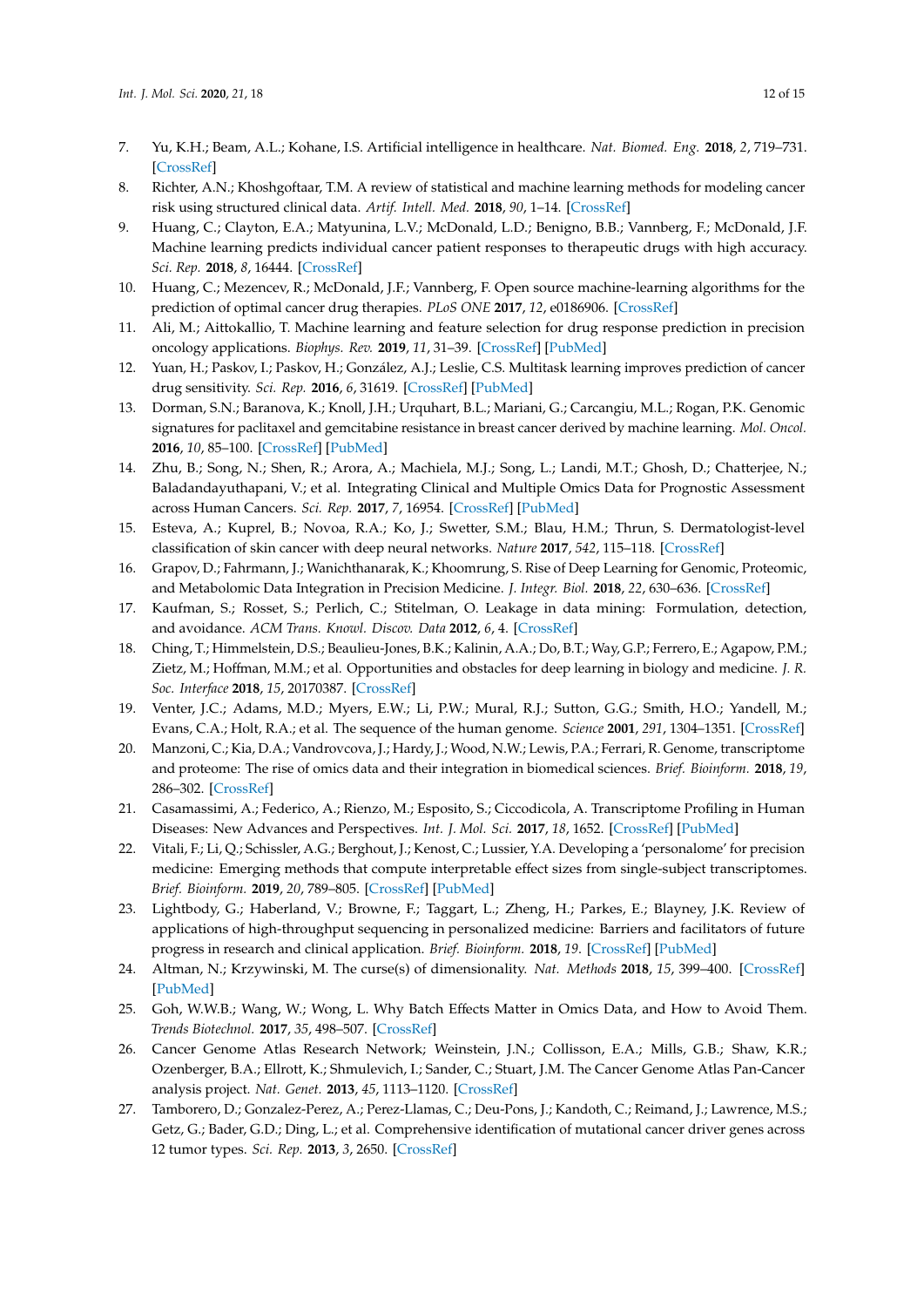- 28. International Cancer Genome Consortium; Hudson, T.J.; Anderson, W.; Artez, A.; Barker, A.D.; Bell, C.; Bernabé, R.R.; Bhan, M.K.; Calvo, F.; Eerola, I. International network of cancer genome projects. *Nature* **2010**, *464*, 993–998.
- <span id="page-12-0"></span>29. Curtis, C.; Shah, S.P.; Chin, S.F.; Turashvili, G.; Rueda, O.M.; Dunning, M.J.; Speed, D.; Lynch, A.G.; Samarajiwa, S.; Yuan, Y. The genomic and transcriptomic architecture of 2,000 breast tumours reveals novel subgroups. *Nature* **2012**, *486*, 346–352. [\[CrossRef\]](http://dx.doi.org/10.1038/nature10983)
- <span id="page-12-1"></span>30. Dubitzky, W.; Granzow, M.; Berrar, D. Comparing symbolic and subsymbolic machine learning approaches to classification of cancer and gene identification. In *Methods of Microarray Data Analysis*; Springer: Boston, MA, USA, 2002; pp. 151–165.
- <span id="page-12-2"></span>31. Zilke, J.R.; Loza Mencía, E.; Janssen, F. DeepRED—Rule Extraction from Deep Neural Networks. In *Discovery Science. Lecture Notes in Computer Science*; Calders, T., Ceci, M., Malerba, D., Eds.; Springer: Cham, Switzerland, 2016; p. 9956.
- <span id="page-12-3"></span>32. Bologna, G. A Simple Convolutional Neural Network with Rule Extraction. *Appl. Sci.* **2019**, *9*, 2411. [\[CrossRef\]](http://dx.doi.org/10.3390/app9122411)
- <span id="page-12-4"></span>33. Friedman, J.H.; Popescu, B.E. Predictive learning via rule ensembles. *Ann. Appl. Stat.* **2008**, *2*, 916–954. [\[CrossRef\]](http://dx.doi.org/10.1214/07-AOAS148)
- <span id="page-12-5"></span>34. Mashayekhi, M.; Gras, R. Rule Extraction from Random Forest: The RF+HC Methods. In *Advances in Artificial Intelligence. Lecture Notes in Computer Science*; Barbosa, D., Milios, E., Eds.; Springer: Cham, Switzerland, 2015; p. 9091.
- <span id="page-12-6"></span>35. Barakat, N.H.; Bradley, A.P. Rule Extraction from Support Vector Machines: A Sequential Covering Approach. *IEEE Trans. Knowl. Data Eng.* **2007**, *19*, 729–741. [\[CrossRef\]](http://dx.doi.org/10.1109/TKDE.2007.190610)
- <span id="page-12-7"></span>36. Sharma, M.; Mukharjee, S. Artificial Neural Network Fuzzy Inference System (ANFIS) for brain tumor detection. *arXiv* **2012**, arXiv:1212.0059.
- <span id="page-12-8"></span>37. Paper, C.; Adib, M.; Sarker, M.H.; Ahmed, S.; Ariwa, E. *Networked Digital Technologies*; Communications in Computer and Information Science; Springer: Berlin, Germany, 2014; p. 293.
- 38. Nascimento, A.C.A.; Prudêncio, R.B.C.; de Souto, M.C.P.; Costa, I.G. Mining Rules for the Automatic Selection Process of Clustering Methods Applied to Cancer Gene Expression Data. In *Lecture Notes in Computer Science*; Springer: Berlin/Heidelberg, Germany, 2009; p. 5769.
- <span id="page-12-21"></span>39. Geman, D.; d'Avignon, C.; Naiman, D.; Winslow, R. Classifying Gene Expression Profiles from Pairwise mRNA Comparisons. *Stat. Appl. Genet. Mol. Biol.* **2004**, *3*, 1–19. [\[CrossRef\]](http://dx.doi.org/10.2202/1544-6115.1071) [\[PubMed\]](http://www.ncbi.nlm.nih.gov/pubmed/16646797)
- <span id="page-12-12"></span>40. Tan, A.; Naiman, D.; Xu, L.; Winslow, R.; Geman, D. Simple decision rules for classifying human cancers from gene expression profiles. *Bioinformatics* **2005**, *21*, 3896–3904. [\[CrossRef\]](http://dx.doi.org/10.1093/bioinformatics/bti631) [\[PubMed\]](http://www.ncbi.nlm.nih.gov/pubmed/16105897)
- <span id="page-12-9"></span>41. Regev, A.; Elidan, G. Expression Profiles. *Bioinformatics* **2001**, *17*, 3896–3904.
- <span id="page-12-10"></span>42. Cestarelli, V.; Fiscon, G.; Felici, G.; Bertolazzi, P.; Weitschek, E. CAMUR: Knowledge extraction from RNA-seq cancer data through equivalent classification rules. *Bioinformatics* **2016**, *32*, 697–704. [\[CrossRef\]](http://dx.doi.org/10.1093/bioinformatics/btv635)
- <span id="page-12-18"></span>43. Weitschek, E.; Lauro, S.D.; Cappelli, E.; Bertolazzi, P.; Felici, G. CamurWeb: A classification software and a large knowledge base for gene expression data of cancer. *BMC Bioinform.* **2018**, *19*, 354. [\[CrossRef\]](http://dx.doi.org/10.1186/s12859-018-2299-7)
- <span id="page-12-11"></span>44. Celli, F.; Cumbo, F.; Weitschek, E. Classification of Large DNA Methylation Datasets for Identifying Cancer Drivers. *Big Data Res.* **2018**, *13*, 21–28. [\[CrossRef\]](http://dx.doi.org/10.1016/j.bdr.2018.02.005)
- <span id="page-12-13"></span>45. Golub, T.R.; Slonim, D.K.; Tamayo, P.; Huard, C.; Gaasenbeek, M.; Mesirov, J.P.; Coller, H.; Loh, M.L.; Downing, J.R.; Caligiuri, M.A.; et al. Molecular classification of cancer: Class discovery and class prediction by gene expression monitoring. *Science* **1999**, *286*, 531–537. [\[CrossRef\]](http://dx.doi.org/10.1126/science.286.5439.531)
- <span id="page-12-14"></span>46. Quinlan, J.R. *C4.5: Programs for Machine Learning*; Morgan Kaufmann Publishers: Burlington, MA, USA, 1993.
- <span id="page-12-15"></span>47. Frank, E.; Hall, M.A.; Witten, I.H. The WEKA Workbench. In *Online Appendix for "Data Mining: Practical Machine Learning Tools and Techniques"*, 4th ed.; Morgan Kaufmann Publishers: Burlington, MA, USA, 2016.
- <span id="page-12-16"></span>48. Cohen, W.W. Fast effective rule induction. In Proceedings of the Twelfth International Conference of Machine learning, Tahoe City, CA, USA, 9–12 July 1995; pp. 115–123.
- <span id="page-12-17"></span>49. Eibe, F.; Witten, I.H. Generating Accurate Rule Sets Without Global Optimization. In Proceedings of the Fifteenth International Conference on Machine Learning, Madison, WI, USA, 24–27 July 1998; pp. 144–151.
- <span id="page-12-19"></span>50. Gasparovica, M.; Aleksejeva, L. Using Fuzzy Unordered Rule Induction Algorithm for cancer data classification. *Breast Cancer* **2011**, *13*, 1229.
- <span id="page-12-20"></span>51. Dembczyński, K.; Kotłowski, W.; Słowiński, R. Maximum likelihood rule ensembles. In Proceedings of the 25th International Conference on Machine Learning (ICML 2008), Helsinki, Finland, 5–9 July 2008.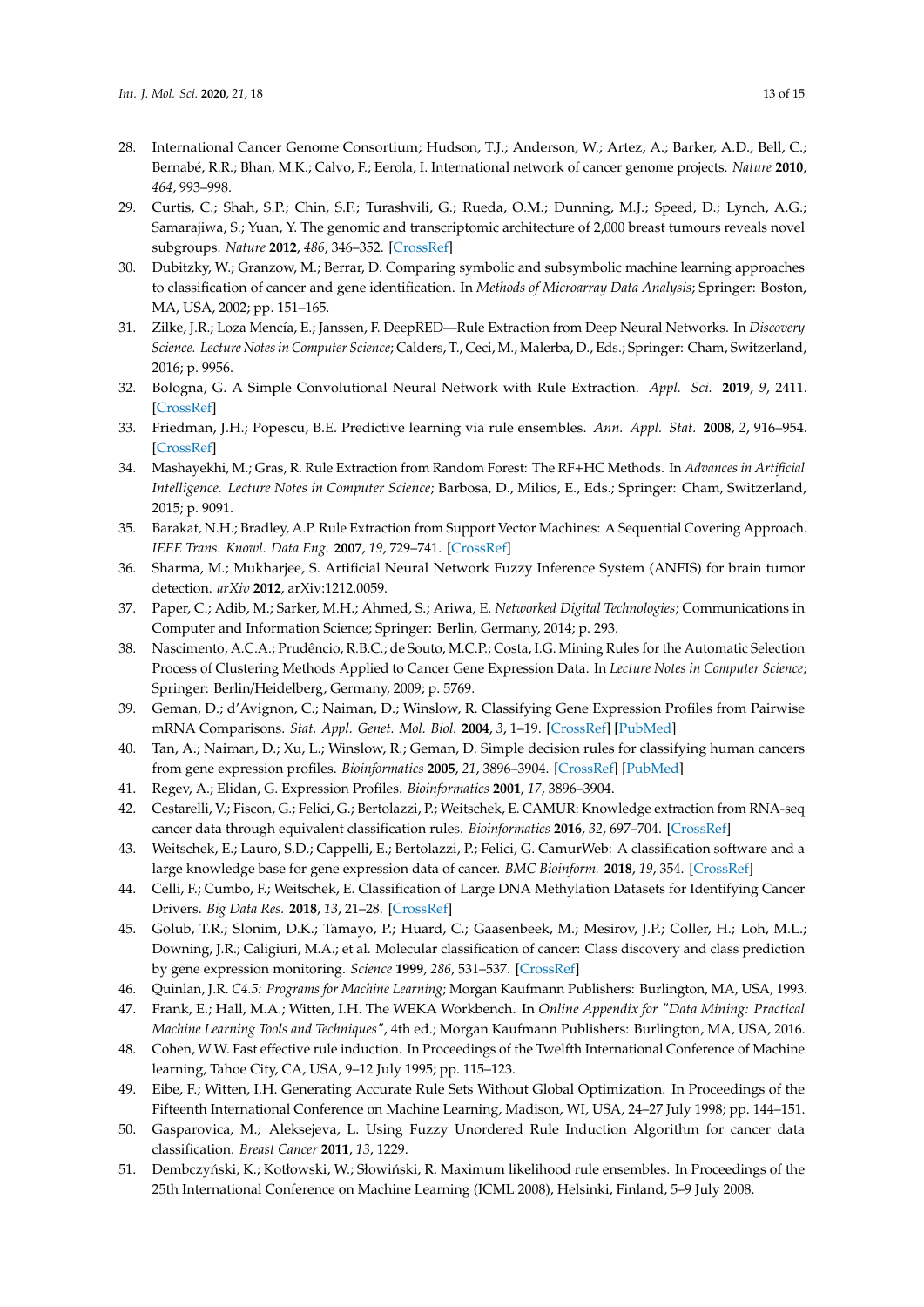- <span id="page-13-0"></span>52. Grzymala-Busse, J.W. A local version of the MLEM2 algorithm for rule induction. *Fundam. Inform.* **2010**, *100*, 1–18. [\[CrossRef\]](http://dx.doi.org/10.3233/FI-2010-265)
- <span id="page-13-1"></span>53. Bacardit, J.; Krasnogor, N. Biohel: Bioinformatics-oriented hierarchical evolutionary learning. In *Nottingham eprints*; University of Nottingham: Nottingham, UK, 2006.
- <span id="page-13-2"></span>54. Lavraˇc, N.; Kavšek, B.; Flach, P.; Todorovsky, L. Subgroup Discovery with CN2-SD. *J. Mach. Learn. Res.* **2004**, *5*, 153–188.
- <span id="page-13-3"></span>55. García, Á.; Charte, F.; González, P.; Carmona, C.; Jesus, M. Subgroup Discovery with Evolutionary Fuzzy Systems in R: The SDEFSR Package. *R J.* **2016**, *8*, 307. [\[CrossRef\]](http://dx.doi.org/10.32614/RJ-2016-048)
- <span id="page-13-4"></span>56. Kira, K.; Rendell, L. The Feature Selection Problem: Traditional Methods and a New Algorithm. In Proceedings of the AAAI-92 Tenth National Conference on Artificial Intelligence, San Jose, CA, USA, 12–16 July 1992; pp. 129–134.
- <span id="page-13-5"></span>57. Vergara, J.R.; Estévez, P.A. A Review of Feature Selection Methods Based on Mutual Information. *Neural Comput. Appl.* **2014**, *24*, 175–186. [\[CrossRef\]](http://dx.doi.org/10.1007/s00521-013-1368-0)
- <span id="page-13-6"></span>58. Kursa, M.B.; Jankowski, A.; Witold, R.R. Boruta-A system for feature selection. *Fundam. Inform.* **2010**, *101*, 271–285. [\[CrossRef\]](http://dx.doi.org/10.3233/FI-2010-288)
- <span id="page-13-7"></span>59. Diaz-Uriarte, R. GeneSrF and varSelRF: A web-based tool and R package for gene selection and classification using random forest. *BMC Bioinform.* **2007**, *8*, 328. [\[CrossRef\]](http://dx.doi.org/10.1186/1471-2105-8-328)
- <span id="page-13-8"></span>60. Adorada, A.; Permatasari, R.; Wirawan, P.W.; Wibowo, A.; Sujiwo, A. Support Vector Machine - Recursive Feature Elimination (SVM - RFE) for Selection of MicroRNA Expression Features of Breast Cancer. In Proceedings of the 2018 2nd International Conference on Informatics and Computational Sciences (ICICoS), Semarang, Indonesia, 30–31 October 2018; IEEE: Piscataway, NJ, USA, 2018.
- <span id="page-13-9"></span>61. Fortino, V.; Kinaret, P.; Fyhrquist, N.; Alenius, H.; Greco, D. A robust and accurate method for feature selection and prioritization from multi-class OMICs data. *PLoS ONE* **2014**, *9*, e107801. [\[CrossRef\]](http://dx.doi.org/10.1371/journal.pone.0107801)
- <span id="page-13-10"></span>62. Breiman, L. *Classification and Regression Trees*; Wadsworth International Group: San Francisco, CA, USA, 1984.
- <span id="page-13-11"></span>63. Quinlan, J.R. Induction of Decision Trees. *Mach. Learn.* **1986**, *1*, 81–106. [\[CrossRef\]](http://dx.doi.org/10.1007/BF00116251)
- <span id="page-13-12"></span>64. Santosa, F.; Symes, W.W. Linear inversion of band-limited reflection seismograms. *SIAM J. Sci. Stat. Comput.* **1986**, *7*, 1307–1330. [\[CrossRef\]](http://dx.doi.org/10.1137/0907087)
- <span id="page-13-13"></span>65. Hoerl, A.E.; Kennard, R.W. Ridge regression: Biased estimation for nonorthogonal problems. *Technometrics* **1970**, *12*, 55–67. [\[CrossRef\]](http://dx.doi.org/10.1080/00401706.1970.10488634)
- <span id="page-13-14"></span>66. Zou, H.; Hastie, T. Regularization and Variable Selection via the Elastic Net. *J. R. Stat. Soc.* **2005**, *67*, 301–320. [\[CrossRef\]](http://dx.doi.org/10.1111/j.1467-9868.2005.00503.x)
- <span id="page-13-15"></span>67. Dinu, I.; Potter, J.D.; Mueller, T.; Qi, L.; Adeniyi, J.A.; Gian, S.J.; Gunilla, E.; Famulski, K.S.; Halloran, P.; Yasui, Y. Gene-set analysis and reduction. *Brief. Bioinform.* **2009**, *10*, 24–34. [\[CrossRef\]](http://dx.doi.org/10.1093/bib/bbn042) [\[PubMed\]](http://www.ncbi.nlm.nih.gov/pubmed/18836208)
- <span id="page-13-16"></span>68. Johannes, M.; Brase, J.C.; Fröhlich, H.; Gade, S.; Gehrmann, M.; Fälth, M.; Sültmann, H.; Beißbarth, T. Integration of pathway knowledge into a reweighted recursive feature elimination approach for risk stratification of cancer patients. *Bioinformatics* **2010**, *26*, 2136–2144. [\[CrossRef\]](http://dx.doi.org/10.1093/bioinformatics/btq345) [\[PubMed\]](http://www.ncbi.nlm.nih.gov/pubmed/20591905)
- <span id="page-13-17"></span>69. Sokolov, A.; Carlin, D.E.; Paull, E.O.; Baertsch, R.; Stuart, J.M. Pathway-Based Genomics Prediction using Generalized Elastic Net. *PLoS Comput. Biol.* **2016**, *12*, e1004790. [\[CrossRef\]](http://dx.doi.org/10.1371/journal.pcbi.1004790) [\[PubMed\]](http://www.ncbi.nlm.nih.gov/pubmed/26960204)
- <span id="page-13-18"></span>70. Lu, H.; Chen, J.; Yan, K.; Jin, Q.; Xue, Y.; Gao, Z. A hybrid feature selection algorithm for gene expression data classification. *Neurocomputing* **2017**, *256*, 56–62. [\[CrossRef\]](http://dx.doi.org/10.1016/j.neucom.2016.07.080)
- <span id="page-13-19"></span>71. Lee, C.P.; Leu, Y. A novel hybrid feature selection method for microarray data analysis. *Appl. Soft Comput.* **2011**, *11*, 208–213. [\[CrossRef\]](http://dx.doi.org/10.1016/j.asoc.2009.11.010)
- <span id="page-13-20"></span>72. Zhou, W.; Koudijs, K.K.M.; Böhringer, S. Influence of batch effect correction methods on drug induced differential gene expression profiles. *BMC Bioinform.* **2019**, *20*, 437. [\[CrossRef\]](http://dx.doi.org/10.1186/s12859-019-3028-6)
- 73. Papiez, A.; Marczyk, M.; Polanska, J.; Polanski, A. BatchI: Batch effect Identification in high-throughput screening data using a dynamic programming algorithm. *Bioinformatics* **2019**, *35*, 1885–1892. [\[CrossRef\]](http://dx.doi.org/10.1093/bioinformatics/bty900)
- 74. Oytam, Y.; Sobhanmanesh, F.; Duesing, K.; Bowden, J.C.; Osmond-McLeod, M.; Ross, J. Risk-conscious correction of batch effects: Maximising information extraction from high-throughput genomic datasets. *BMC Bioinform.* **2016**, *17*, 332. [\[CrossRef\]](http://dx.doi.org/10.1186/s12859-016-1212-5)
- <span id="page-13-21"></span>75. Yi, H.; Raman, A.T.; Zhang, H.; Allen, G.I.; Liu, Z. Detecting hidden batch factors through data-adaptive adjustment for biological effects. *Bioinformatics* **2018**, *34*, 1141–1147. [\[CrossRef\]](http://dx.doi.org/10.1093/bioinformatics/btx635) [\[PubMed\]](http://www.ncbi.nlm.nih.gov/pubmed/29617963)
- <span id="page-13-22"></span>76. Mitra, G.; Sundareisan, S.; Sarkar, B.K. A simple data discretizer. *arXiv* **2017**, arXiv:1710.05091.